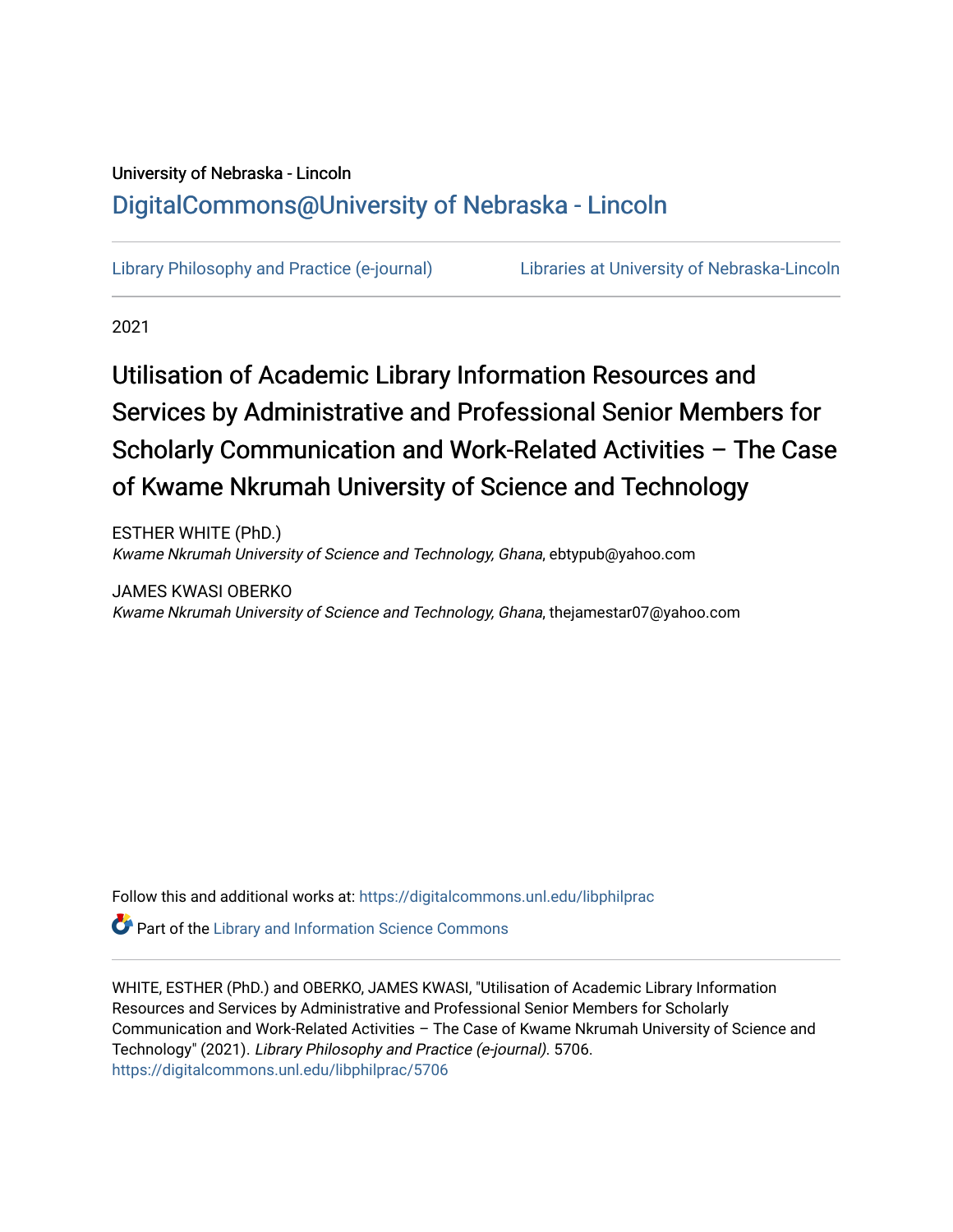## **UTILISATION OF ACADEMIC LIBRARY INFORMATION RESOURCES AND SERVICES BY ADMINISTRATIVE AND PROFESSIONAL SENIOR MEMBERS FOR SCHOLARLY COMMUNICATION AND WORK-RELATED ACTIVITIES – THE CASE OF KWAME NKRUMAH UNIVERSITY OF SCIENCE AND TECHNOLOGY**

#### **Esther White<sup>a</sup> and James Kwasi Oberko<sup>a</sup>**

**<sup>a</sup>Kwame Nkrumah University of Science and Technology, Kumasi, Ghana, West Africa**

**Corresponding author – Esther White E-mail: [ebtypub@yahoo.com](mailto:ebtypub@yahoo.com)**

#### **ABSTRACT**

This article contributes to the body of knowledge on scholarly communication and effective utilisation of academic library information resources and services by Administrative and Professional Senior Members in public universities. The aim of the article was to ascertain the utilisation of information resources and services from the academic library system by Administrative and Professional Senior Members for their scholarly communication and work-related activities. A case study research design and sequential explanatory mixed method approach were adopted with Kwame Nkrumah University of Science and Technology (KNUST) as the research site. Data for the study were collected through self-designed questionnaire using Google form questionnaires. The field data reveals that, Administrative and Professional Senior Members' usage of academic library information resources and services for scholarly communication are minimal. This is due to lack of awareness as well as minimal skills and time to access and utilise them.

#### **KEYWORDS:**

Senior Members, Academic library, Administrative and Professional Senior Members, library information resources, library services, utilisation, scholarly communication.

#### **1. INTRODUCTION**

University libraries provide access to current and relevant information resources to meet the needs of their parent institutions. Such resources, consisting of both local and international contents are supposed to be made available to not only students, faculty and researchers but also to the broader university community and society (Buwule & Ponelis, 2017; Hurst, 2003). However, little is known in literature about the utilisation of academic library resources and services by Professional and Administrative Senior Members of public universities. This is because studies on the utilisation of such resources have concentrated on teaching faculty and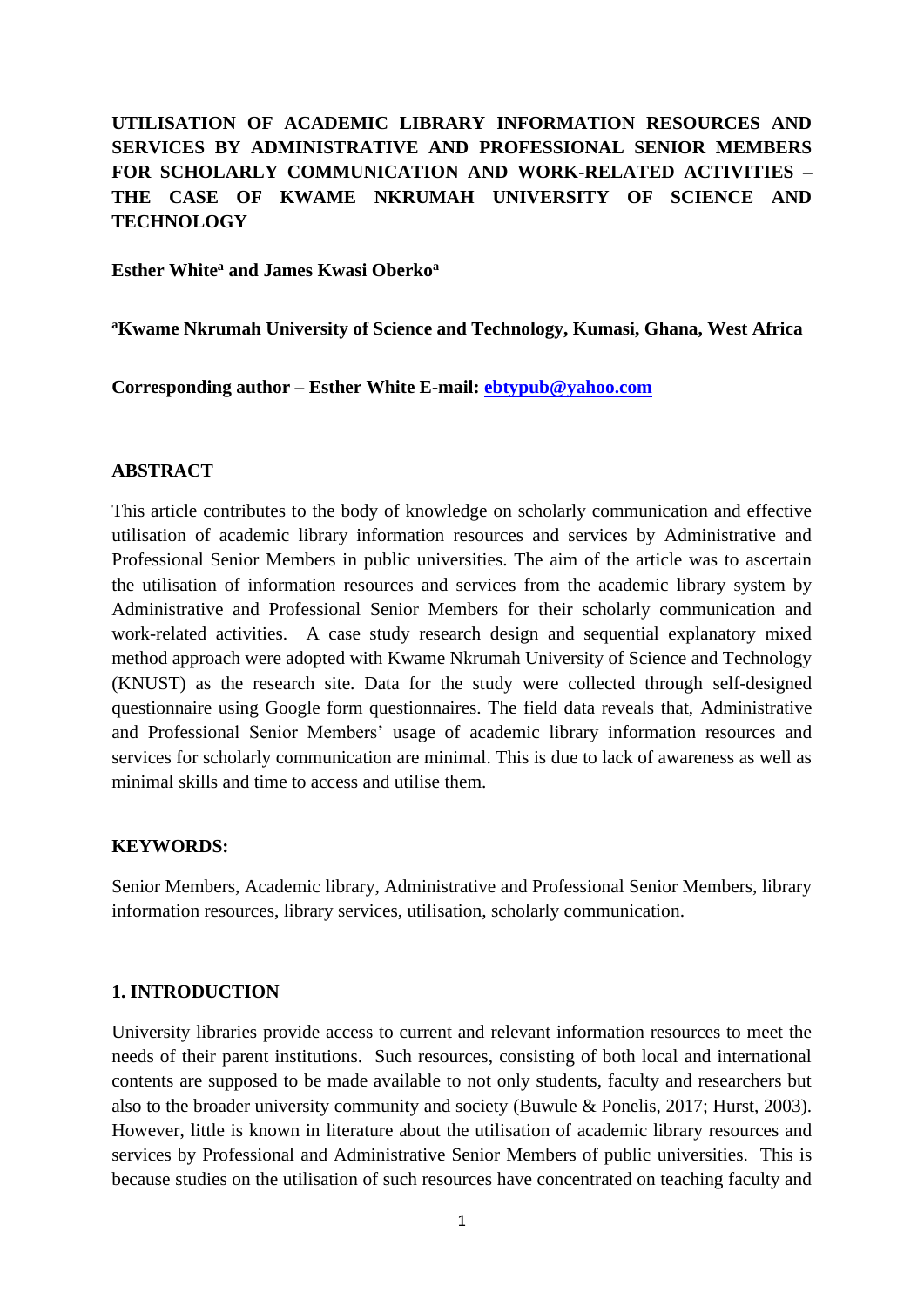students. Conventionally, administrative and professional senior members have not been at the top of the outreach list of university libraries (Arguello & Green, 2012; Bradley, 2009; Hurst, 2003; Ogunbodede & Ambrose, 2020), although the library exists to serve the entire university community. The case is not different on studies about public university libraries in Ghana. Whiles faculty members support students academically and in research, Administrative and Professional Senior Members are mostly the point of contact for numerous students who need assistance on registration, orientation, accommodation, health and many more. They therefore require access to relevant information resources and services for their work-related activities. Again, Hayes (1990) had earlier asserted that students and lecturers who are basically serviced by academic libraries almost have no direct influence and impact on the funding or budget processes for academic libraries. It is mostly the work of the academic administration and financial administration who rarely use library resources but need critical information.

Secondly, some of this category of staff are pursuing further studies in their fields of specialization and are therefore expected to possess the skills needed to access current and relevant information provided by the academic library. One basic requirement for the progression of Administrative and Professional Senior Members at KNUST is to submit reports and memoranda on topical issues that identify peculiar needs to be addressed for the betterment of the university (Kwame Nkrumah University of Science and Technology, 2019). The current trends of promotional systems for this category of staff in most public universities also require the publication of peer-reviewed articles.

This article therefore seeks to investigate the utilisation of information resources and services from the academic library by Administrative and Professional Senior Members at Kwame Nkrumah University of Science and Technology (KNUST) to meet their work related information needs and scholarly communication activities.

This article is therefore guided by the following research questions:

- What is the level of skills of Administrative and Professional Senior Members for accessing academic library information resources and services for scholarly communication and work-related activities?
- What academic library information resources and services for scholarly communication and work-related activities are utilised by Administrative and Professional Senior Members?
- What constraints does Administrative and Professional Senior Members encounter when utilising academic library information resources and services?

#### **2. LITERATURE REVIEW**

This section identified connections, links and gaps in literature with reference to the description of Administrative and Professional Senior Members in public universities, the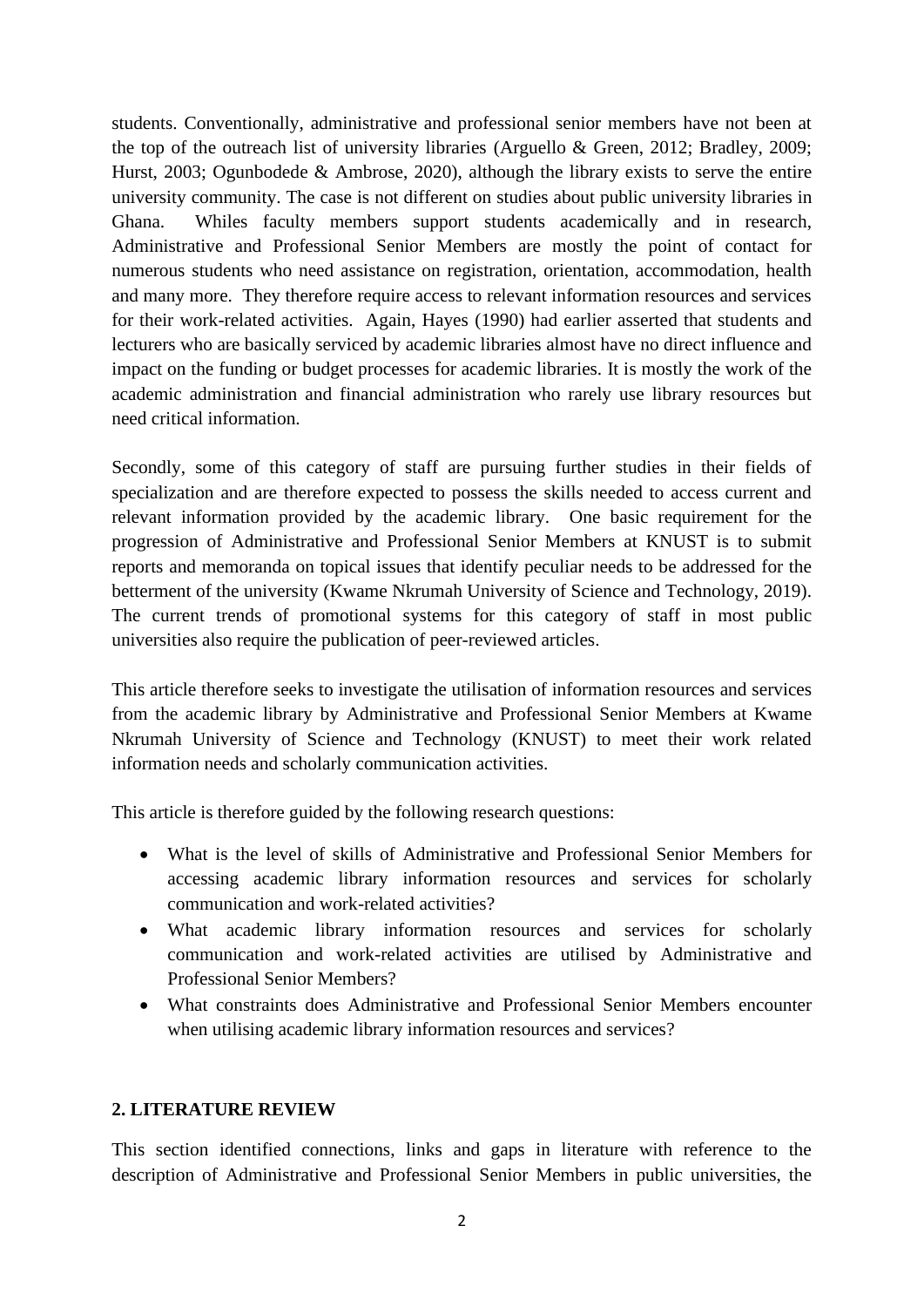skills they possess for accessing library information resources and services and their utilisation of such resources and services for scholarly communication and work-related activities.

#### **2.1 Profile of Administrative and Professional Senior Members**

Any member of the academic, professional, or administrative staff who, by appointment, becomes a member of Convocation in the university is classified as a Senior Member (Kwame Nkrumah University of Science and Technology, 2004). Administrative and Professional Senior Members have been identified as the professional and managerial staff of a University (Wilkins & Leckie, 1997) or senior non-academic staff members (Ogunbodede & Ambrose, 2020).

The Basic Laws of the University of Ghana (2012) describes an Administrative Senior Member as a senior member employed primarily for the performance of administrative duties within the University and a Professional Senior Member as a senior member with appropriate professional qualifications employed primarily to provide medical, legal, accounting, engineering, information technology or related services.

The day-to-day functions of Administrative Senior Members have been stated as managing the institution's affairs (Owusu & Onyame, 2013). This includes offering expert advice on the progress of university issues as well as the management of resources (both human and material), development, grants operations (Anane, Addo, Adusei, & Addo, 2020; Hayes, 1990). The Conditions of Service of Senior Members of the public universities of Ghana (n.d.) describes the job of the Administrative and Professional Senior Members as generally comprising of Administration and Management of Functional Areas and these functional areas include but are not limited to the Health Services, Human Resource Management, ICT, Finance, Procurement, Stores, Academic Affairs, Legal Services and Public Affairs.

## **2.2 Search skills of Administrative and Professional Senior Members for scholarly communication**

Factors such as existing knowledge, intellectual ability and existing skills have been identified by Ogunbodede & Ambrose (2020) to influence motivation for the use of information. They outlined existing skills to include information literacy skills with search skills forming a major part to carry out research, education and generate ideas for work. However, their study identified inadequate information retrieval on the part of Administrative and Professional staff. Scholarly communication defined as "the system through which research and other scholarly writings are created, evaluated for quality, disseminated to the scholarly community, and preserved for future use" by the Association of College  $\&$ Research Libraries (ACRL) (2003) requires very good search skills.

Hayes (1990) asserts that core services such as personnel, planning, legal services, purchasing, and financial services need better information to function. Information needed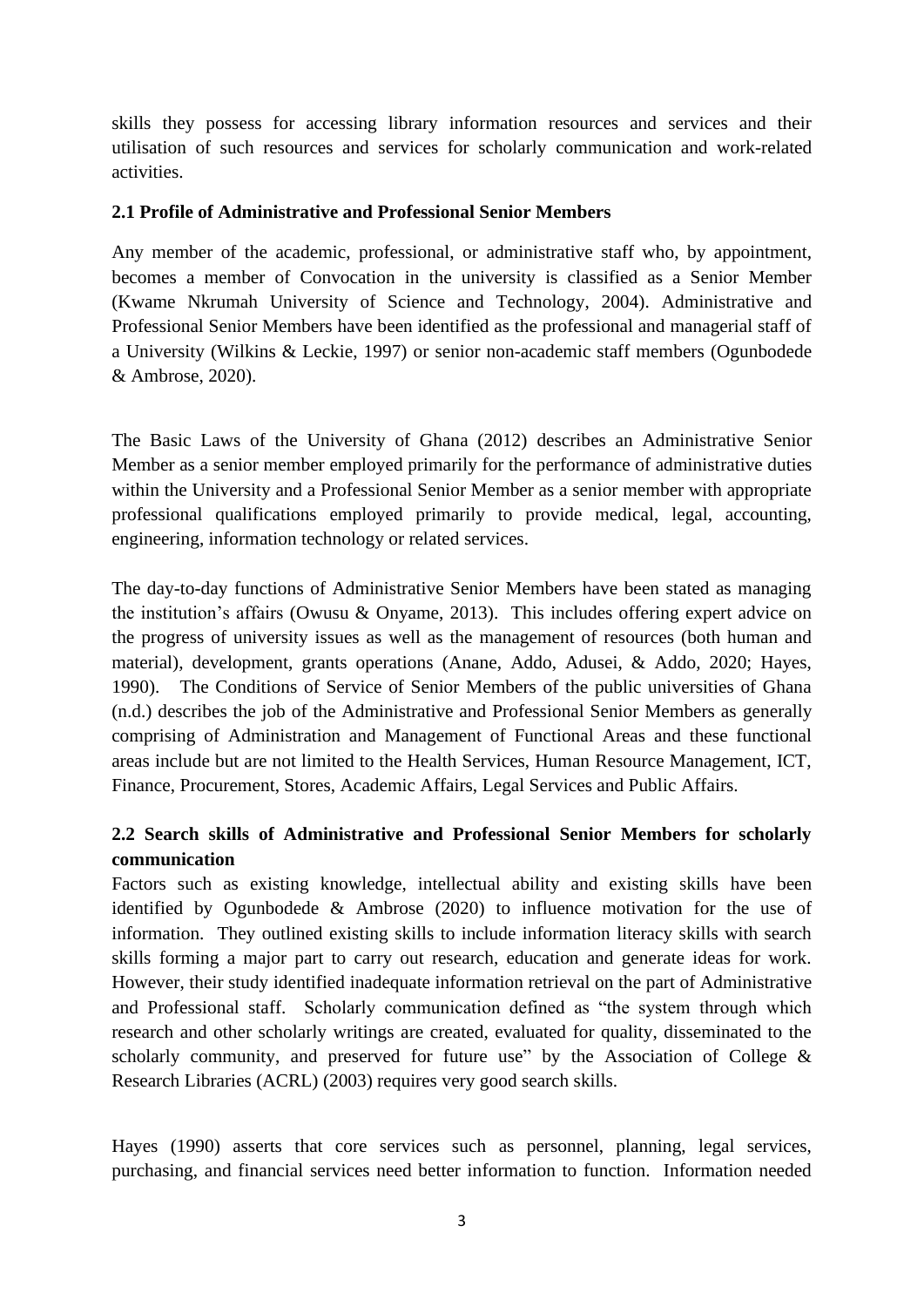by this category of university staff with diverse activities in the university have been detailed by Wilkins & Leckie (1997) as consisting of topics on health and safety, energy, counselling, fund-raising, financial services, building maintenance and personnel management. This implies that they may need information on a daily basis and would definitely have to consult information sources. Their study had 82% of respondents indicating Specific topics amongst others are professional literature/current developments as the type of information needed, 71% needed internal university information and regulations. Technical literature/manuals were needed by 67% and supplier information received 51%. Other information needed were management literature, government regulation, external statistics, market research, business and trade publications and financial management literature.

However, little is known in literature about information seeking and needs of university administrators, mostly identified as managerial staff (Wilkins & Leckie, 1997) and professionals in universities with diverse activities that require information.

## **2.3 Utilisation of academic library information resources and services by Administrative and Professional Senior Members for scholarly communication and work**

Information resources mostly consulted or utilised by administrative and professional senior members in universities include online sources, print materials and policy papers (Ogunbodede & Ambrose, 2020).

Buhari (2016) asserts that the quest and utilisation of information depends on factors such as research, job performance, examination, leisure/recreation, problem solving, awareness and education. Literature from certain authors indicated that generally, the library system do not feature as a very important information source to professionals working in universities and university administrators (Wilkins & Leckie, 1997). The reasons may include unawareness of the various services being offered by libraries (Buhari, 2016; Dadzie, 2005) and the comfort and convenience associated with such services (Buhari, 2016).

A study to discover the extent to which online databases and electronic resources were being utilised by students, faculty and administrative staff at Ashesi University (a private university) in Ghana, West Africa showed that usage of some internet resources for information were very high, whilst the use of scholarly databases was quite low (Dadzie, 2005). In her view, the low patronage was as a result of inadequate information about their existence.

## **2.4 Constraints to utilisation of academic library information resources and services by Administrative and Professional Senior Members for scholarly communication**

Madukoma & Popoola (2012) observed that Administrative and Professional Senior Members do not regularly use library resources nor consult information experts although they make critical decisions in universities. Some identified reasons in literature as constraints to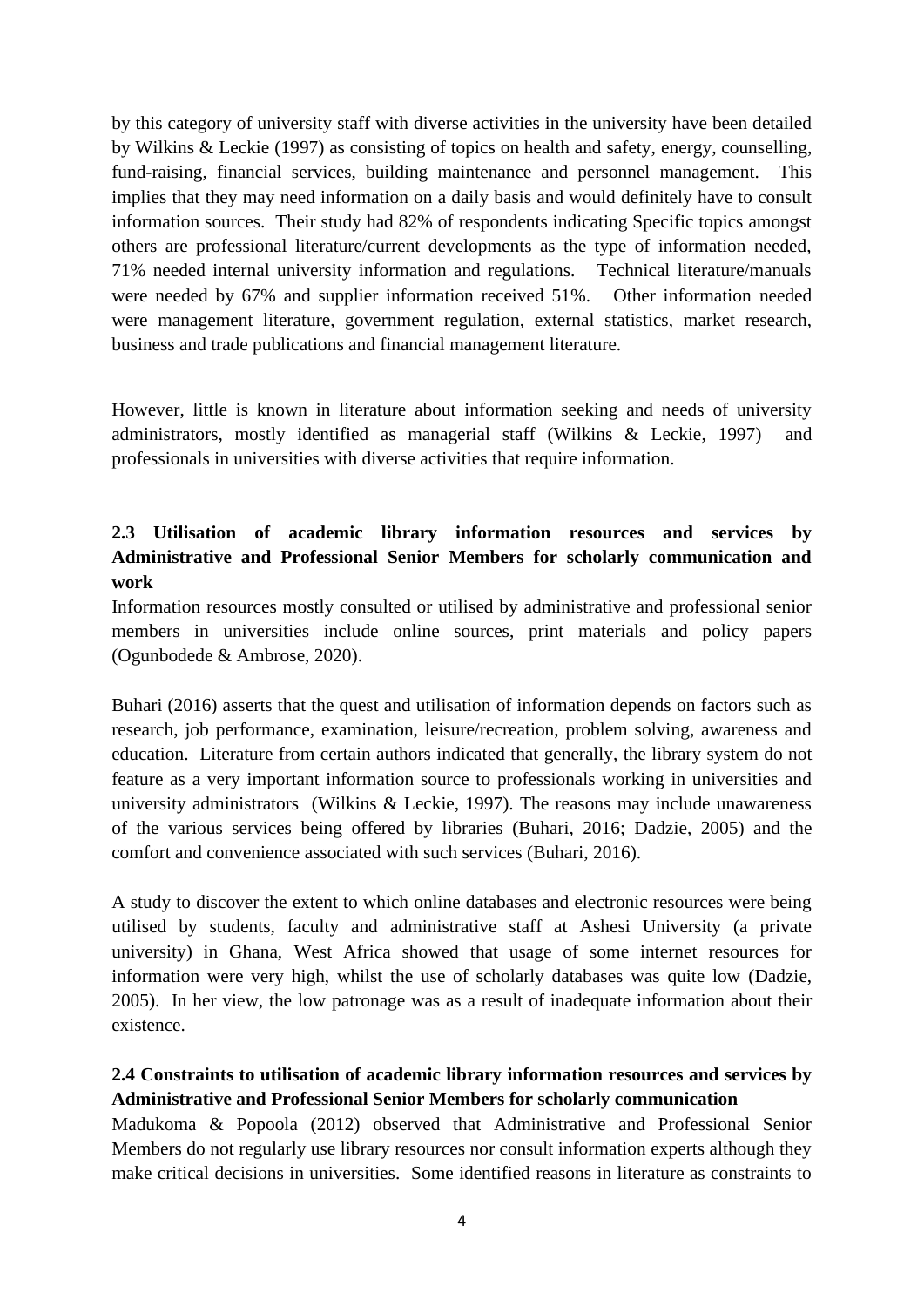the utilisation of library information resources and services effectively, are non-awareness of resources from university library system, technological changes, challenges with internet connectivity (Buhari, 2016; Dadzie, 2005; Madukoma & Popoola S.A, 2012).

Some major reasons have been identified in literature as constraints to utilisation of library information resources and services by this category of university staff. They include no user orientation for this category of staff, non-awareness of resources from university library system, no interest in library activities, inadequate library information resources, challenges with internet connectivity, inadequate assistance from library personnel and irregular power supply (Atkinson, 2019; Buhari, 2016; Dadzie, 2005; Madukoma & Popoola S.A, 2012; Samson & Swanson, 2014).

Samson & Swanson (2014) are of the view that although there is limited literature on academic library services to non-faculty staff, there is a consensus that this category of university staff are mostly unaware of the information resources and services available to them. Buhari (2016) revealed that constraints to library information resources and services utilisation by senior administrative staff in a polytechnic, a tertiary institution were mainly erratic power supply, inadequate information and communication technologies, poor maintenance culture, inadequate funding and low bandwidth of internet access.

Buhari (2016) and Dadzie (2005) identified lack of awareness of library information resources and services especially online resources and the convenience associated with these resources. Atkinson (2019) asserts that with increased and rapid changes in technology in the areas of social media and mobile technologies, researchers consider themselves as selfsufficient in information skills. This has resulted in the library being 'seen as less important a physical entity'.

## **2.5 Collaboration between the Academic library and Administrative and Professional Senior Members**

Literature on collaborations with academic libraries has dwelt largely on collaboration of librarians and faculty members. There is scarce information on collaboration between administrative and professional staff in universities and academic librarians. Mounce & Claunch (2018) are of the view that various departments, units and sections in a university whose services and resources involve assisting students must know the resources and services provided by the university library. This can facilitate the incorporation of library collections and services into effective education experiences for students. "For academic libraries, effective collaboration with other departments in the university is no longer an option but a necessity" (Atkinson, 2019). The aim of such collaborations is to instil in them an appreciation of the professional role of librarians as well as appreciate information resources the library provides (Samson & Swanson, 2014).

#### As indicated by Hayes (1990),

"If the Development Office succeeds, we are all better off. If the Registrar makes registration less painful with the library's help, students are better served. If the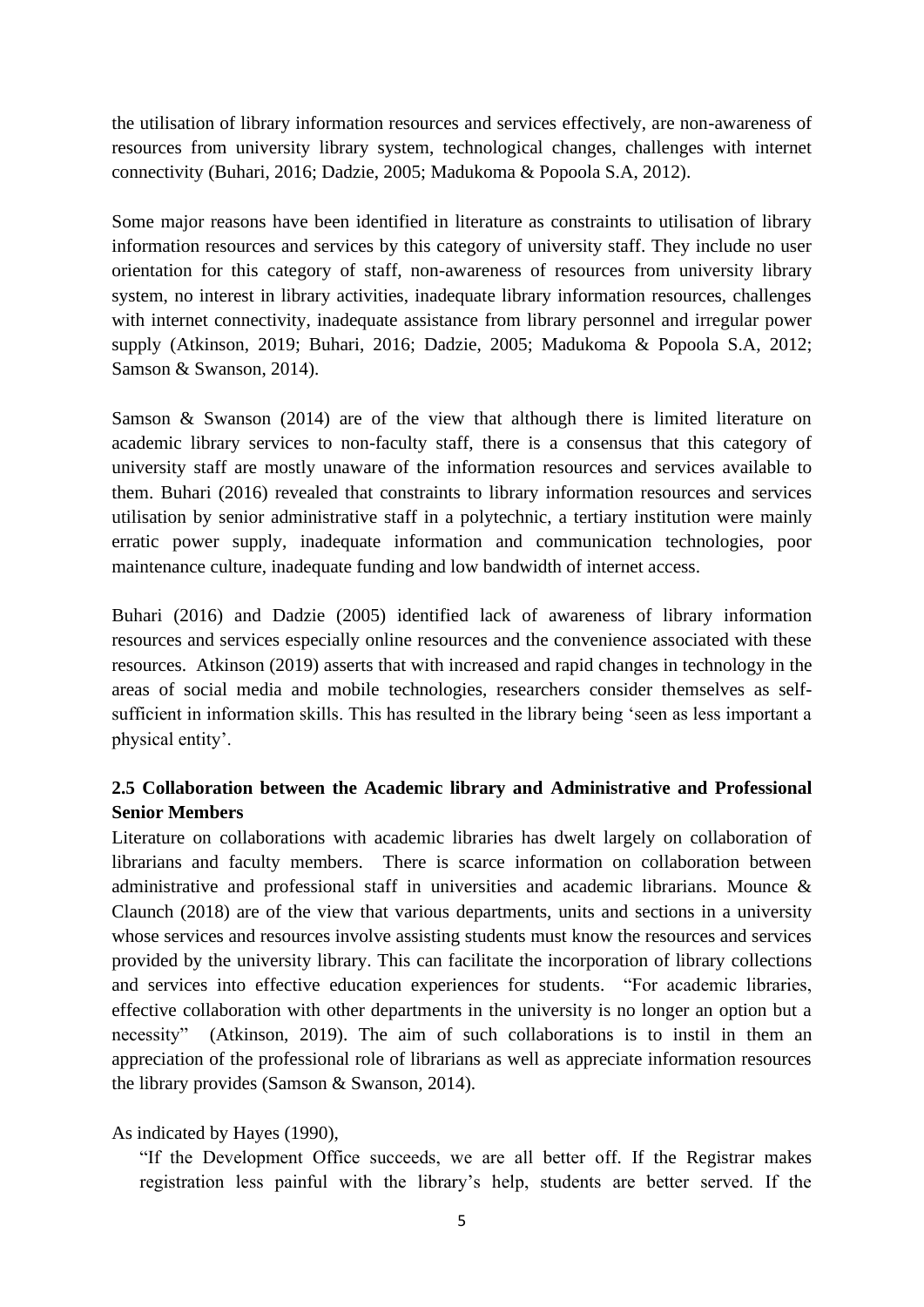Counselling Office finds the perfect journal article in the library to better fill a student need, we have helped that student too".

## **2.5.1 Instructional and Training sessions for Administrative and Professional Senior Members**

In the view of The American Library Association (2020), such trainings must focus on the basics such as how to approach the library with information needs and the identification and retrieval of items from the library system. Five suggested topics are: "advance preparation, reading citations, locating books, locating periodicals, and locating other types of information".

Arguello & Green (2012) reported a collaboration between University of Texas-San Antonio (UTSA) Libraries and Human Resources Training and Development (T&D) in the United States of America to develop a library orientation class for university professional and administrative staff. They indicated that this collaboration resulted in a more informed staff. In addition, a productive partnership with the human resources department and a network of communication channels were created throughout the university. Newly appointed staff were always encouraged to attend the library class.

## **3. METHODOLOGY**

This section is a presentation on the methodology adopted for the study. A case study research design was adopted with Kwame Nkrumah University of Science and Technology (KNUST) as the research site. A sequential explanatory mixed method approach involving the combination or integration of qualitative and quantitative data (Creswell, 2014) was also used in this article.

## **3.1 POPULATION AND SAMPLING**

To obtain a representative population of Administrative and Professional Senior Members, the Human Resource Division of the Registrar's Offices was contacted. The total number of staff received was used as the population. Therefore, total population purposive sampling, which involves the selection of an entire population that have a particular set of characteristics (Sharma, 2017) was adopted. Table 1 is a presentation of the offices and number of Administrative and Professional Senior Members as at September 2020. They are also members of the Ghana Association of University Administrators (GAUA), KNUST Chapter.

| <b>Office/Department</b> | <b>Number</b>       |               | of   Categories of staff        |
|--------------------------|---------------------|---------------|---------------------------------|
|                          | Administrative      | and           |                                 |
|                          | <b>Professional</b> | <b>Senior</b> |                                 |
|                          | <b>Members</b>      |               |                                 |
| Registrar's Office       | 69                  |               | Registrars of various ranks     |
| Finance Office           | 28                  |               | Financial<br>Accountants<br>and |

**Table 1: Number of Administrative and Professional Senior Members**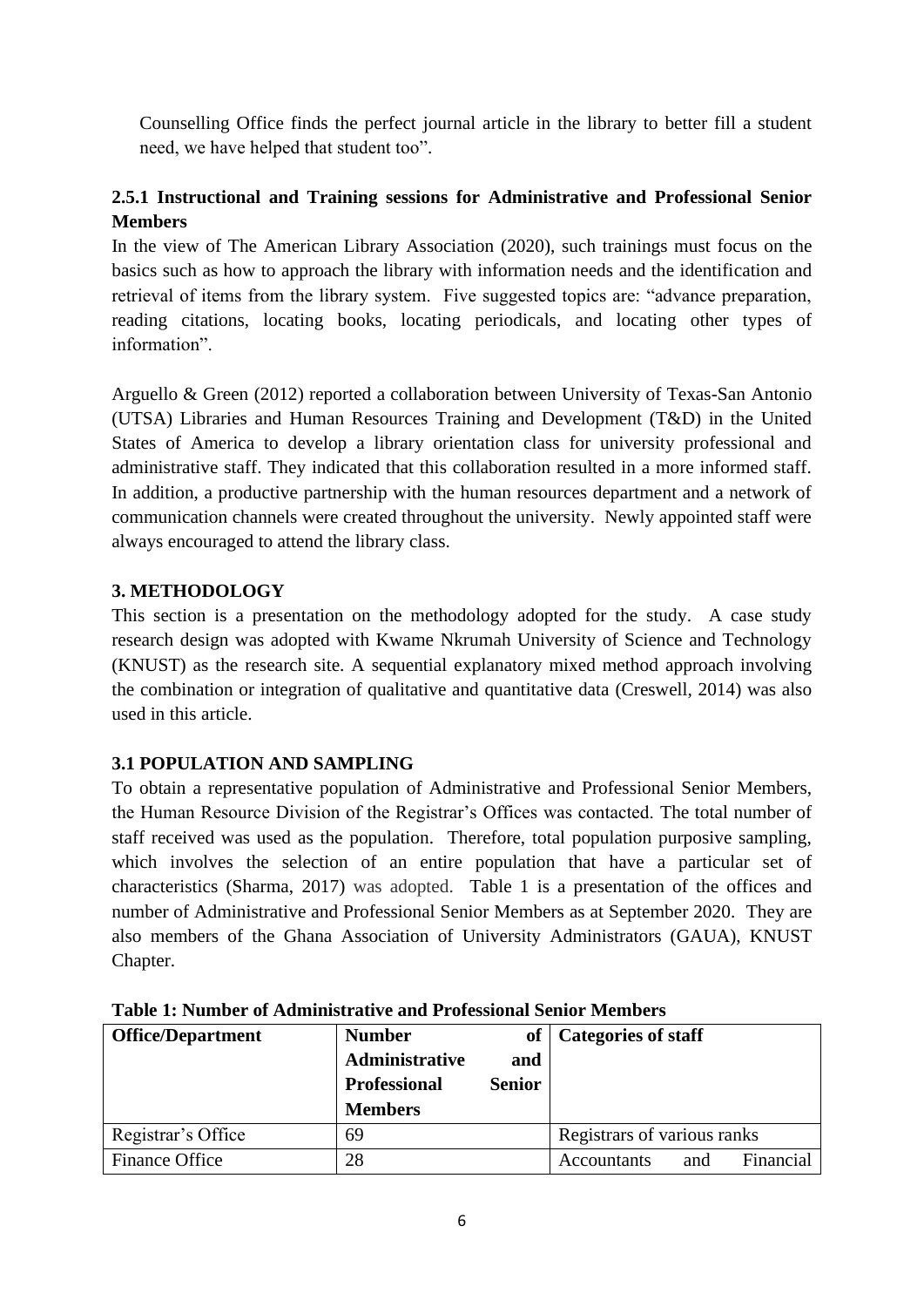|                                   |                | <b>Officers</b>                              |  |  |
|-----------------------------------|----------------|----------------------------------------------|--|--|
| <b>Internal Audit</b>             | 6              | <b>Internal Auditors of various ranks</b>    |  |  |
|                                   |                | and<br>the University<br>Internal            |  |  |
|                                   |                | Auditor                                      |  |  |
| University<br>Information         | 13             | Systems Analysts of various                  |  |  |
| <b>Technology Services (UITS)</b> |                | ranks and a Director                         |  |  |
| Physical<br>Works<br>and          | $\overline{7}$ | Architects, Engineers, Quantity              |  |  |
| <b>Development Directorate</b>    |                | Surveyors, Estate Officers and a             |  |  |
|                                   |                | Director of Works and Physical               |  |  |
|                                   |                | Development                                  |  |  |
| <b>Procurement Office</b>         | 3              | Procurements Officers<br>and<br>$\mathbf{a}$ |  |  |
|                                   |                | Director of Procurement                      |  |  |
| University Hospital               | 22             | Medical<br>Dental<br>Officers.               |  |  |
|                                   |                | Officers,                                    |  |  |
|                                   |                | Pharmacists, Optometrists,                   |  |  |
|                                   |                | and a Director of University                 |  |  |
|                                   |                | <b>Health Services</b>                       |  |  |
| <b>KNUST Basic School</b>         | $\mathbf{1}$   | Head of University Basic Schools             |  |  |
| <b>Security Services</b>          | 3              | Deputy Heads and Head of                     |  |  |
|                                   |                | Security                                     |  |  |
| <b>Sports Directorate</b>         | 1              | Manager                                      |  |  |
| <b>University Printing Press</b>  | $\mathbf{1}$   | Manager                                      |  |  |
| <b>TOTAL</b>                      | 154            |                                              |  |  |

#### **3.2 Data Collection**

Google forms online questionnaire was designed and opened in September 2020 to December 2020. A link to the questionnaire was sent to respondents through bulk institutional email addresses of the Ghana Association of University Administrators (GAUA, KNUST Chapter). The link was also sent to GAUA WhatsApp platform to facilitate easy access to the questionnaire. This was facilitated by the co-author who is a member of GAUA. Both quantitative and qualitative data were retrieved from responses to the questionnaire.

#### **4. PRESENTATION, INTERPRETATION AND ANALYSIS OF FINDINGS**

The data received from the questionnaire was exported to Microsoft excel 2007 and subsequently exported to the Statistical Package for Social Sciences (SPSS) 21 for generation of frequencies and charts for data analysis.

#### **4.1 Profile of Administrative and Professional Senior Members at KNUST**

After a series of reminders through emails, text messages and word-of-mouth, forty-five (45) responses out of 154 stated in table 1 were received, constituting a response rate of 29%. Males were 31 (69%) and females were 14 (31%) with their ages ranging from 31-35 years: 1(2%), 36-40years: 4(9%), 41-45years: 10(22%), 46-50%: 12(27%), 51-55years: 15(33%), 56-60 years: 3(7%). A total of 40 (89%) of the respondents had Masters being their highest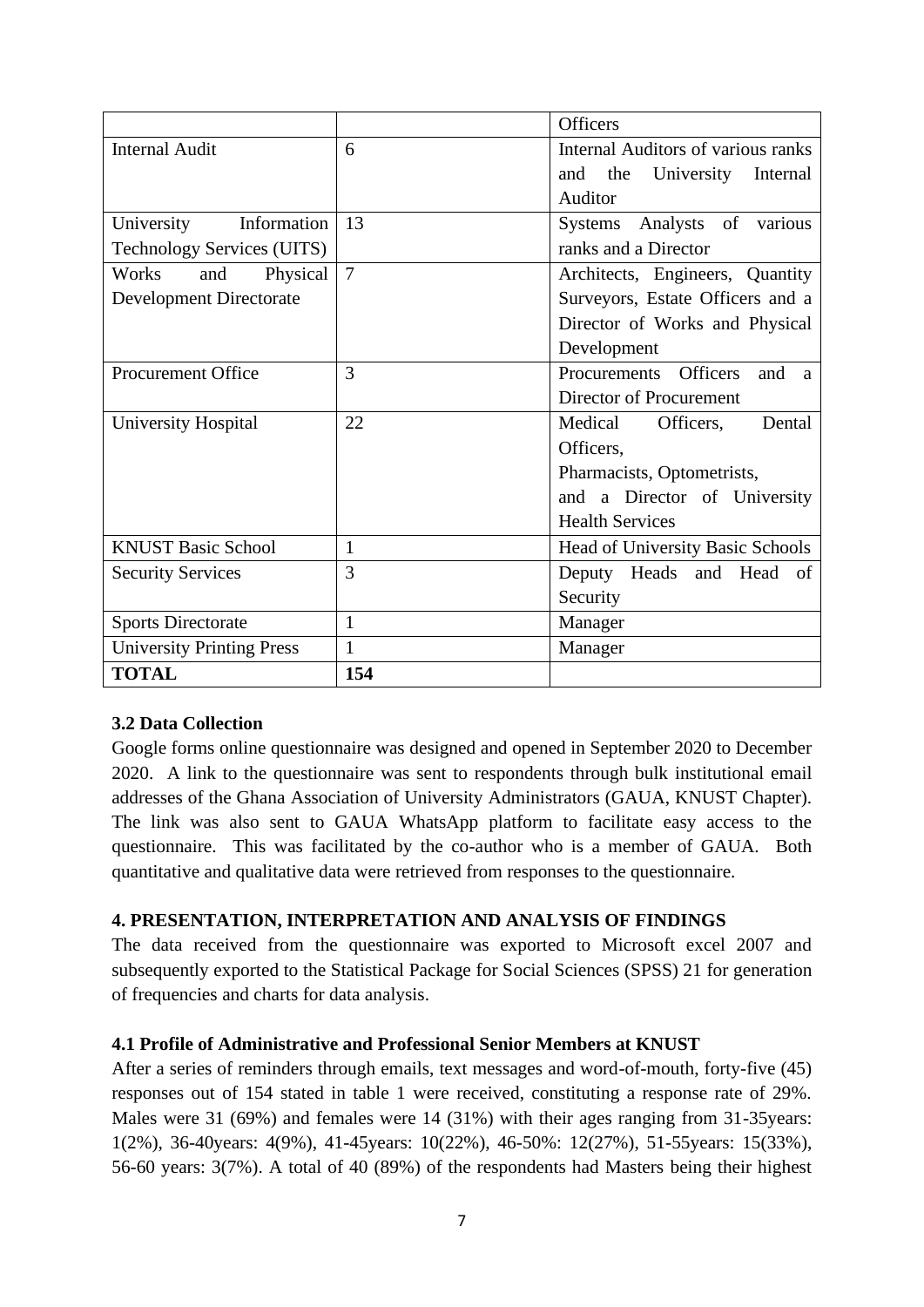level of education with the remaining 5(11%) having PhDs. Table 2 is a presentation of the category of staff who answered the online questionnaire.

| <b>Status</b>                                | <b>Number of Respondents</b> | Percentage (%) |
|----------------------------------------------|------------------------------|----------------|
| Junior Assistant Registrar                   | $\mathbf{1}$                 | 2.2            |
| Junior systems Analyst                       | $\mathbf{1}$                 | 2.2            |
| <b>Systems Analyst</b>                       | 3                            | 6.7            |
| Senior Systems Analyst                       | $\mathbf{1}$                 | 2.2            |
| <b>Assistant Registrar</b>                   | 7                            | 15.6           |
| Senior Assistant Registrar                   | 11                           | 24.4           |
| Deputy Registrar                             | $\overline{4}$               | 8.9            |
| <b>Senior Medical Officer</b>                | $\mathbf{1}$                 | 2.2            |
| Principal Medical Officer                    | $\overline{2}$               | 4.4            |
| Accountant                                   | $\mathbf{1}$                 | 2.2            |
| Senior Accountant                            | 3                            | 6.7            |
| Senior Pharmacist                            | $\mathbf{1}$                 | 2.2            |
| <b>Assistant Internal Auditor</b>            | $\mathbf{1}$                 | 2.2            |
| Senior Assistant<br>Internal<br>Auditor      | $\overline{2}$               | 4.4            |
| Director of Procurement                      | $\mathbf{1}$                 | 2.2            |
| Head<br>University<br><b>Basic</b><br>School | $\mathbf{1}$                 | 2.2            |
| Senior Architect                             | $\mathbf{1}$                 | 2.2            |
| Deputy Head of Security                      | $\overline{2}$               | 4.4            |
| <b>Estate Officer</b>                        | 1                            | 2.2            |
| Total                                        | 45                           | 100.0          |

**Table 2: Category and Number of Respondents (N=45)**

## **4.1.1 Respondents conducting a research study or working on an article intended for publication.**

A question on whether respondents were currently pursuing further studies or working on an article intended for publication had more than half respondents 26(58%) responding in the affirmative and 19(42%) indicating 'no'. Their responses are indicated in figure 1.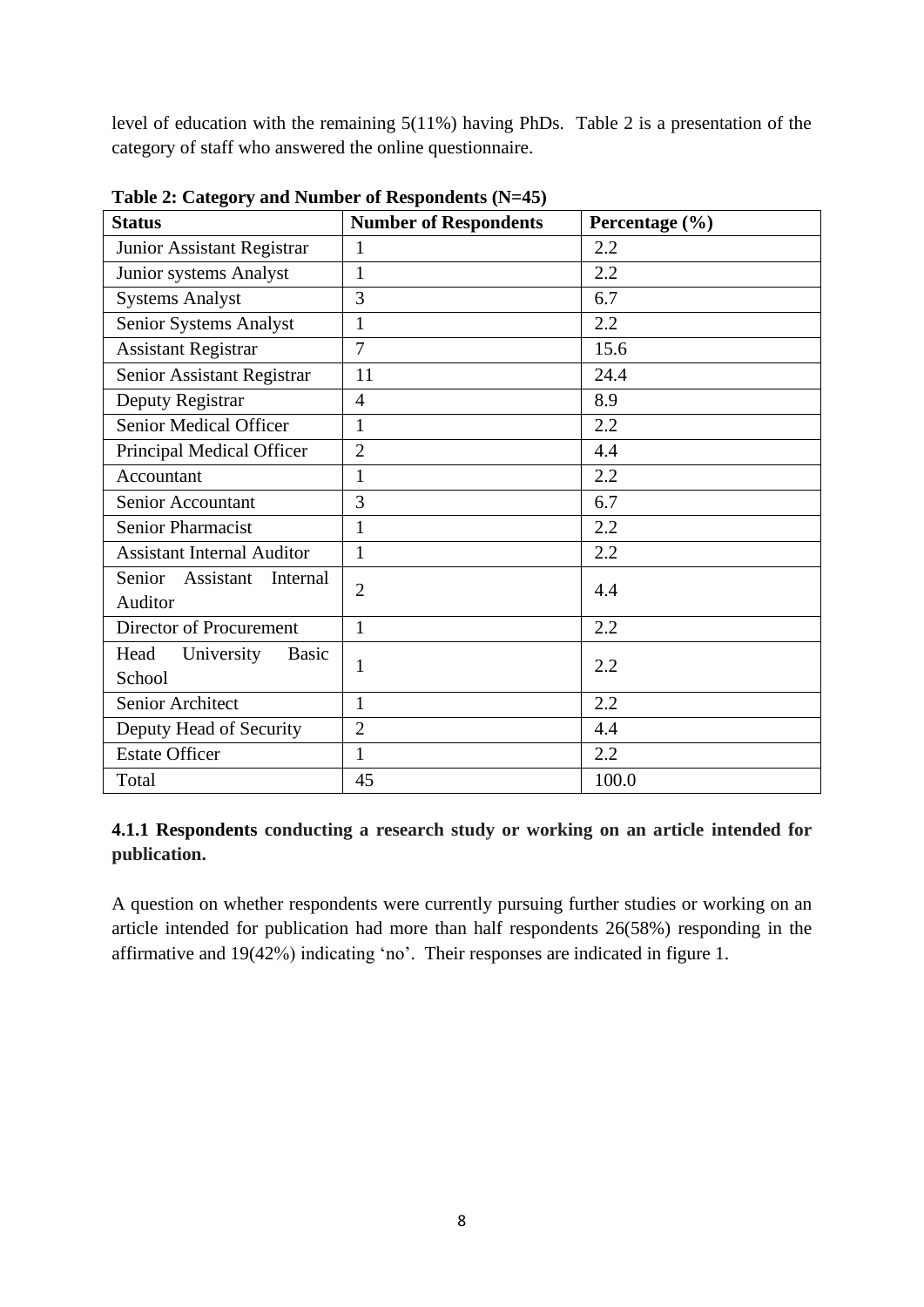



Figure 1 shows 58% were conducting research as part of further studies or for publication in a journal supporting the assertion by Buhari (2016) that the quest and utilisation of information depends on factors such as research, job performance, examination, leisure/recreation, problem solving, awareness and education. A total of 42% were not conducting any form of research.

Respondents who were conducting research for studies or journal publication were asked to further state the subject area or specialisation. All the 25 respondents indicated their subject areas. Their responses have been collated and grouped in subject areas in table 3.

| <b>Research Area</b>            | No.                | of Percentage | <b>Breakdown of responses</b>                     |
|---------------------------------|--------------------|---------------|---------------------------------------------------|
|                                 | <b>Respondents</b> | (%)           |                                                   |
| Issues on Higher and $\vert$ 10 |                    | 40%           | Quality Assurance<br>$\bullet$                    |
| School<br><b>Basic</b>          |                    |               | Organizational Leadership<br>$\bullet$            |
| Education                       |                    |               | • Educational Management and                      |
| (admissions,                    |                    |               | Administration                                    |
| policies,<br>student            |                    |               | involvement<br>in<br><i>Students</i><br>$\bullet$ |
| governance)                     |                    |               | university governance                             |
|                                 |                    |               | Knowledge utilisation                             |

|  | Table 3: Subject areas of research conduct (N=25) |  |
|--|---------------------------------------------------|--|
|  |                                                   |  |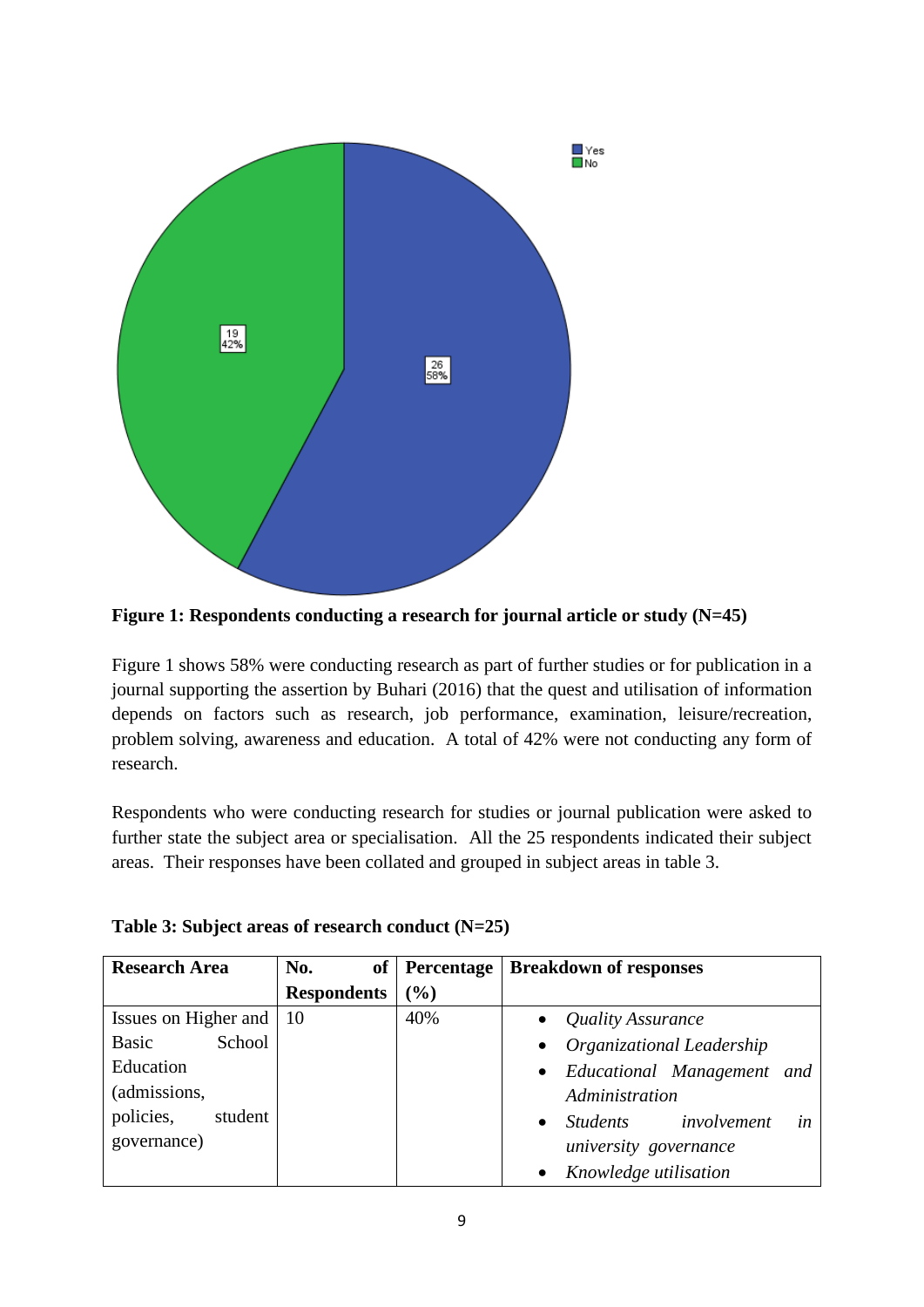|                    |                |     | Review of Online teaching<br>$\bullet$      |
|--------------------|----------------|-----|---------------------------------------------|
|                    |                |     | E-learning                                  |
|                    |                |     | <b>Funding Tertiary Education</b>           |
|                    |                |     | Social<br>Responsibility<br>of              |
|                    |                |     | <i>Universities</i>                         |
|                    |                |     | Admission policy for KNUST                  |
|                    |                |     | <b>Basic School</b>                         |
| Health             | 5              | 20% | Dentistry<br>$\bullet$                      |
|                    |                |     | <b>Mental Health</b>                        |
|                    |                |     | <b>Clinical Microbiology</b>                |
|                    |                |     | Oral Health                                 |
|                    |                |     | Rational use of medication                  |
|                    |                |     | within the NHIS                             |
| Accounting<br>and  | $\overline{3}$ | 12% | Accounting<br>٠                             |
| Finance            |                |     | Sustainability<br>reporting<br>and          |
|                    |                |     | financial performance                       |
|                    |                |     | Means testing<br>$\bullet$                  |
| <b>Real Estate</b> | $\mathbf{1}$   | 4%  | Leadership role in corporate<br>$\bullet$   |
|                    |                |     | real estate                                 |
| Law                | $\mathbf{1}$   | 4%  | Ownership and Custodianship of<br>$\bullet$ |
|                    |                |     | land in Ghana                               |
| Auditing           | $\mathbf{1}$   | 4%  | Audit<br>$\bullet$                          |
| Procurement        | $\mathbf{1}$   | 4%  | Procurement Sustainability<br>$\bullet$     |
| Information        | $\mathbf{1}$   | 4%  | <b>Scientometrics</b>                       |
| Technology (IT)    |                |     |                                             |
| Security           | $\mathbf{1}$   | 4%  | Security Staff and alcoholism:<br>$\bullet$ |
|                    |                |     | its effects on punctuality<br>at            |
|                    |                |     | work                                        |
| Counseling         | $\mathbf{1}$   | 4%  | <b>Emotional Health</b><br>$\bullet$        |
| Total              | 25             | 100 |                                             |

In table 3, Higher Education issues had the highest number of respondents 10(40%) out of 25. Respondents for higher education issues were in the Registrar's Office (Junior, Assistant, Senior Assistant and Deputy Registrars). It is therefore not surprising that they are conducting research in such areas in Higher Education. Their day-to-day functions have been stated as managing the institution's affairs (Owusu & Onyame, 2013). This includes offering expert advice on the progress of university issues as well as the management of resources (both human and material), development, grants operations (Anane et al., 2020; Hayes, 1990).

Wilkins and Leckie (1997), outlined information needed by Administrative and Professional Staff as consisting of topics on health and safety, energy, counselling, fund-raising, financial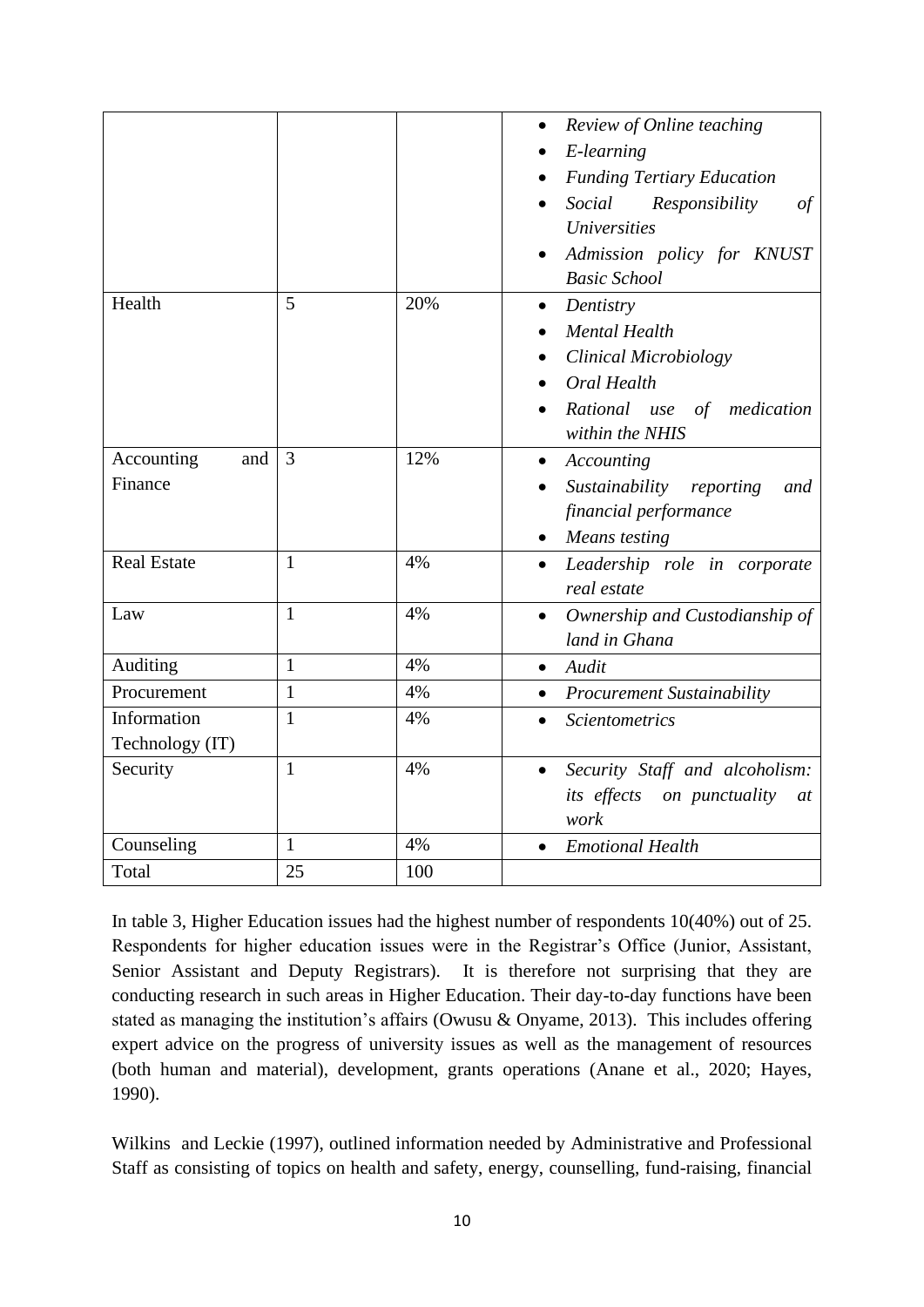services, building maintenance and personnel management. These topics are also evident in the other areas of research indicated by respondents in this article. They are health, accounting and Finance, real estate, law, auditing, procurement, information technology, security and counselling. This implies that they need information on a daily basis and would definitely have to consult information sources.

## **4.2 Level of Skills of Administrative and Professional Senior Members for scholarly communication**

There was there need to identify the level of skills of Administrative and Professional Senior Members for scholarly communication in this article. This is because after ascertaining the types of information needed to meet their research needs, it is also very important for the academic library to also know their level of skills in acquiring the right information and utilising them effectively. This would help the academic library to assist them and also collaborate with them in their duties towards the university community especially students.

## **4.2.1 Level of skills in identifying published literature and resources to meet information needs**

All respondents were asked to assess their skills in identifying published literature and resources appropriate to meet information needs. Existing skills in the view of Ogunbodede and Ambrose (2020) include information literacy skills with search skills forming a major part to carry out research, education and generate ideas for work. In as much as not all respondents were pursuing further studies or conducting research for journal publication, they still needed information for their day-to-day activities. The scale for assessment was: no skills, low level of skills, moderate level of skills, high level of skills and expert skills. There was no response for 'no skill' category. Their responses are presented in figure 2.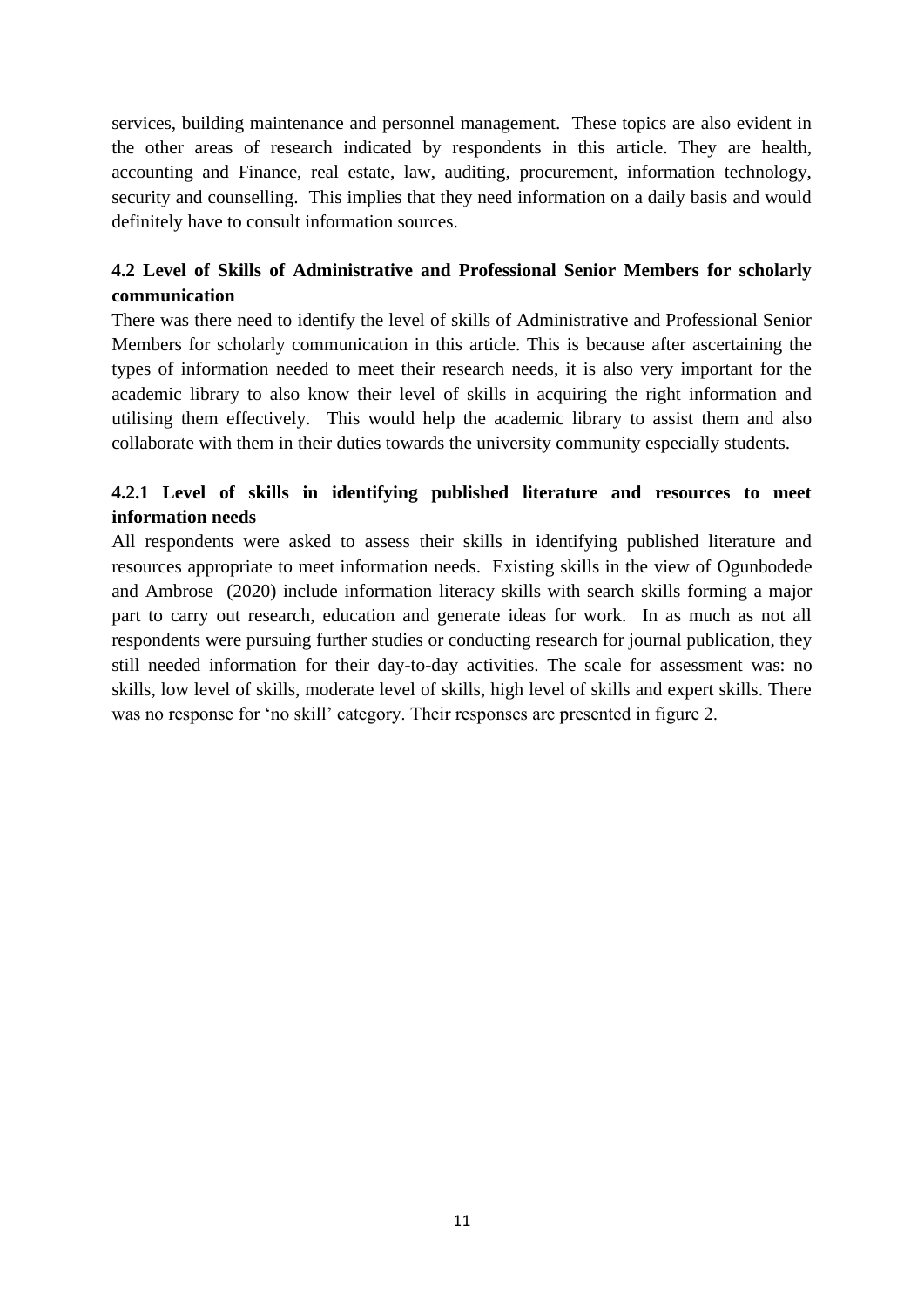

**Figure 2: Skills in identifying published literature and resources appropriate to meet information needs**

Figure 2 show that more than half of Administrative and Professional Senior Members (53%) had moderate level of skills in identifying published literature and resources appropriate to meet information needs. Although 27% of respondents indicated high level of skills and 7% indicating expert skills, 13% still had low level of skills. This shows that 66% of respondents had low and moderate level of skills in identifying published literature and resources to meet information needs which is in line with the identification by Ogunbodede & Ambrose (2020) that they have inadequate information retrieval skills. This points to the need for the academic library to investigate the utilisation of library resources by this category of staff and offer support.

#### **4.2.2 Level of skills in evaluating quality of information found online**

One crucial concern of academic librarians is for their clients to be able to evaluate the quality of information being used to meet information needs. Again, with a background that Administrative and Professional Senior Members consult online sources (Ogunbodede & Ambrose, 2020), there was a need to ascertain their ability to evaluate the quality of information accessed online in this article. The scale for assessment was: no skills, low level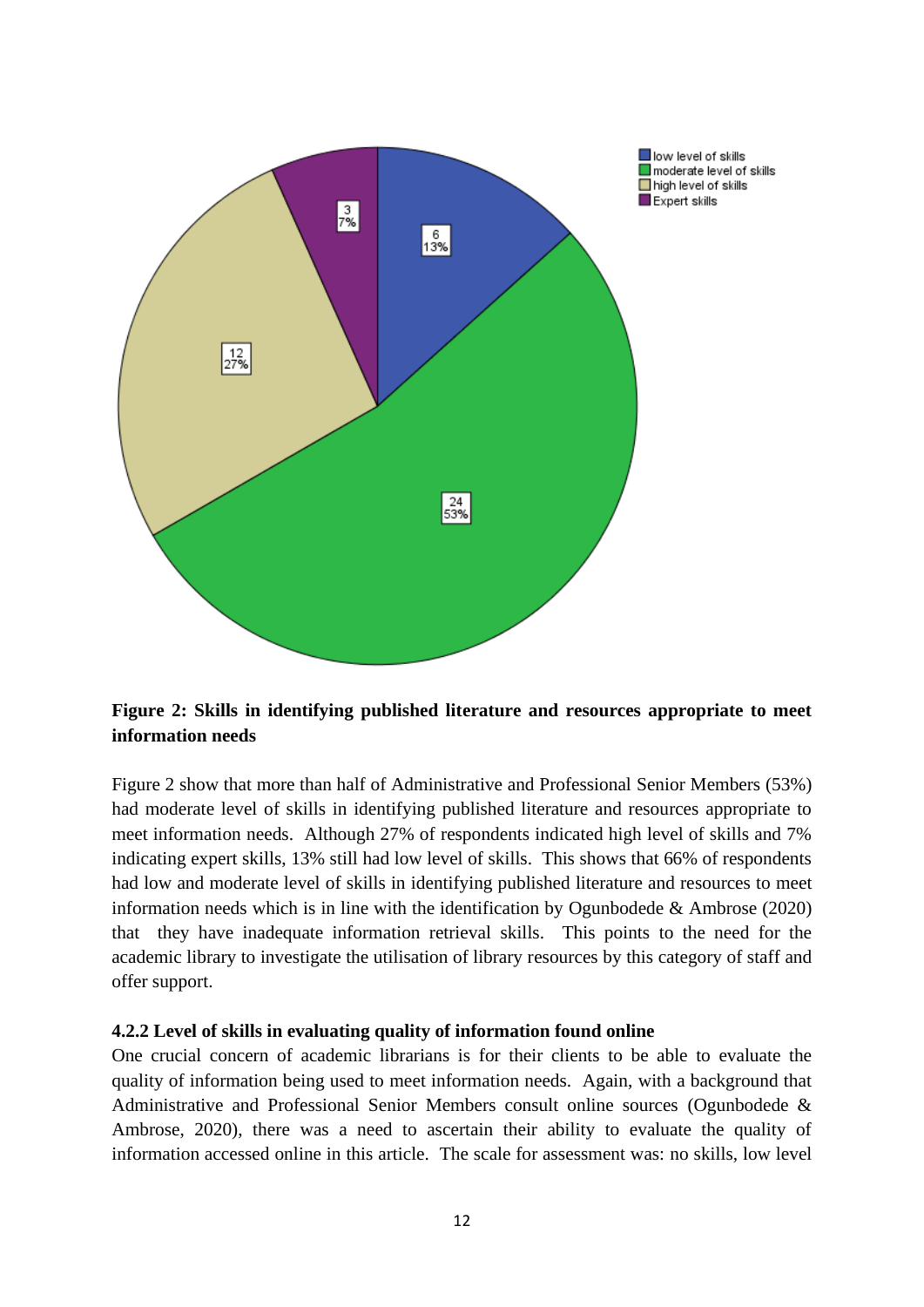of skills, moderate level of skills, high level of skills and expert skills. There was no response for 'no skill' category. Their responses are presented in figure 3.





Figure 3 is an indication that Administrative and Professional Senior Members have slight skill in evaluating online information for research and work-related activities. This is because, 38% of respondents declared high level of skills with 7% having expert skills representing a total of 45% which is less than half of the respondents. Meanwhile respondents who have low level of skill (22%) and moderate level of skill (33%) are more than 50%.

#### **4.3 Utilisation of academic library information resources and services by Administrative and Professional Senior Members**

The aim of every academic library is to have resources utilised effectively by clients. The academic library at KNUST is not different. Therefore, Administrative and Professional Senior Members are also expected to know and use all the resources and services from the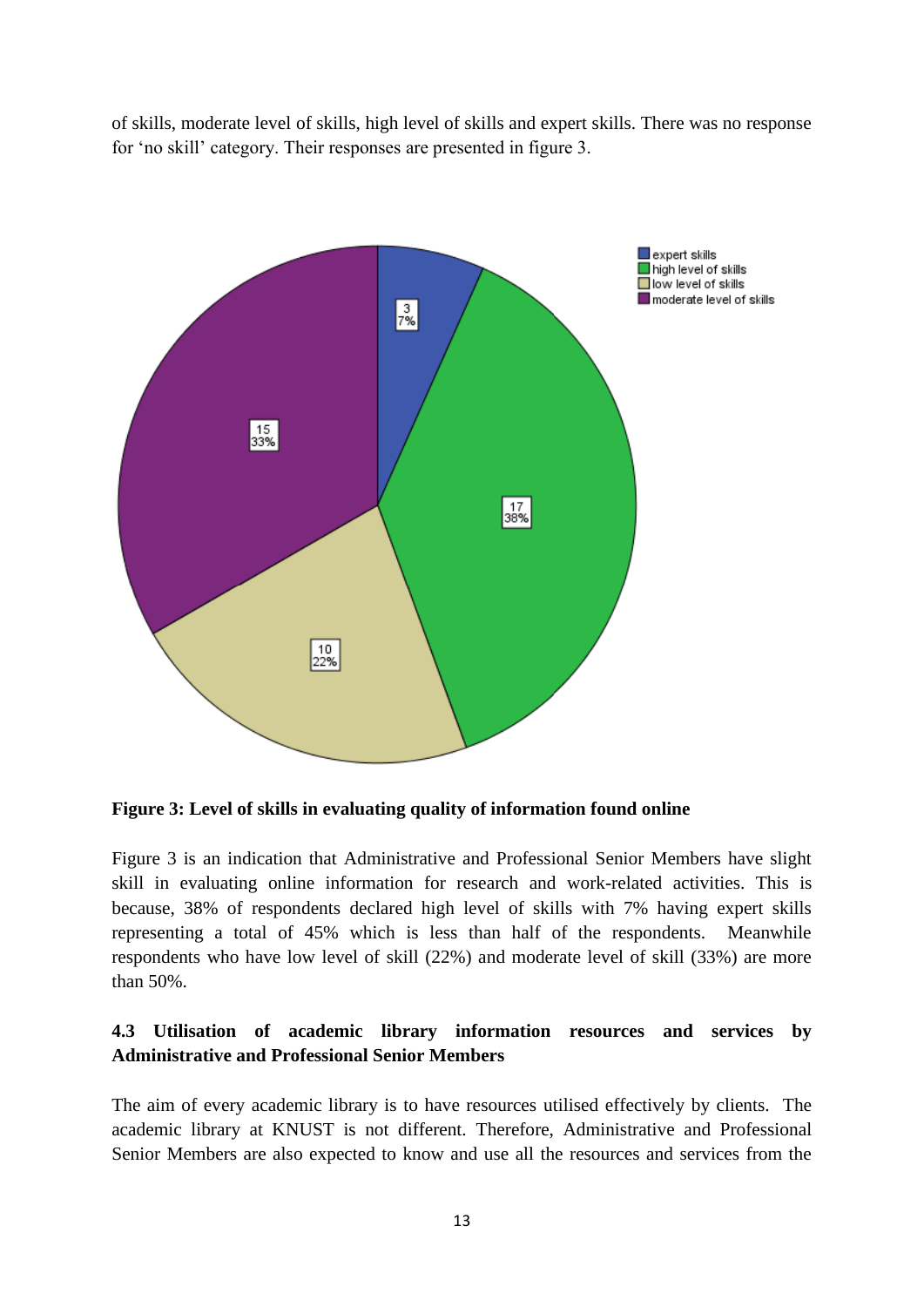library effectively. This section sought for information on the use of information resources and services from KNUST library by Administrative and Professional Senior Members.

## **4.3.1 Scholarly communication services from KNUST Library utilized by Administrative and Professional Senior Members**

Administrative and Professional Senior Members were asked to indicate their utilisation of scholarly communication trainings provided by the university library. They were presented with eight statements to choose from and their responses are presented in table 4. They had the chance to choose more than one activity. The activities are as follows:

- Education and Training in academic/scholarly literature search
- Advice on choosing the right journal for research publications
- Training on citation techniques
- Training on the use of online Theses and Dissertation platform
- Training on how to access "open access" resources for research
- Training on how to avoid plagiarism
- Training on how to be visible online (online author visibility)
- None of the above

|          |  | Table 4 Utilisation of Scholarly communication services provided by KNUST library |  |  |  |
|----------|--|-----------------------------------------------------------------------------------|--|--|--|
| $(N=45)$ |  |                                                                                   |  |  |  |

| <b>Utilisation of Scholarly communication services</b>  | <b>Frequency</b> | Percentage |
|---------------------------------------------------------|------------------|------------|
| Education and Training in academic/scholarly literature | 9                | 20%        |
| search                                                  |                  |            |
| Advice on choosing the right journal for research       | 11               | 24.4%      |
| publications                                            |                  |            |
| Training on citation techniques                         | 5                | 11.1%      |
| Training on the use of online Theses and Dissertation   | 8                | 17.8%      |
| platform                                                |                  |            |
| Training on how to access "open access" resources for   | 9                | 20%        |
| research                                                |                  |            |
| Training on how to avoid plagiarism                     | 11               | 24.4%      |
| Training on how to be visible online (online author     | 2                | 4.4%       |
| visibility)                                             |                  |            |
| None of the above                                       | 19               | 42.2%      |

*Note: Data is based on multiple responses*

In table 4, the majority 19 (42.2%) of Administrative and Professional Senior Members at KNUST do not utilise any of the scholarly communication services provided by the academic library. They selected 'None of the above' option in the responses showing that they did not use any of the scholarly communication trainings offered by the academic library. A study by Buhari (2016), attributed the non-use of library services to include unawareness of the services being offered or users not being comfortable with the way they are offered. However, 'advice on choosing the right journal for research publications' and 'how to avoid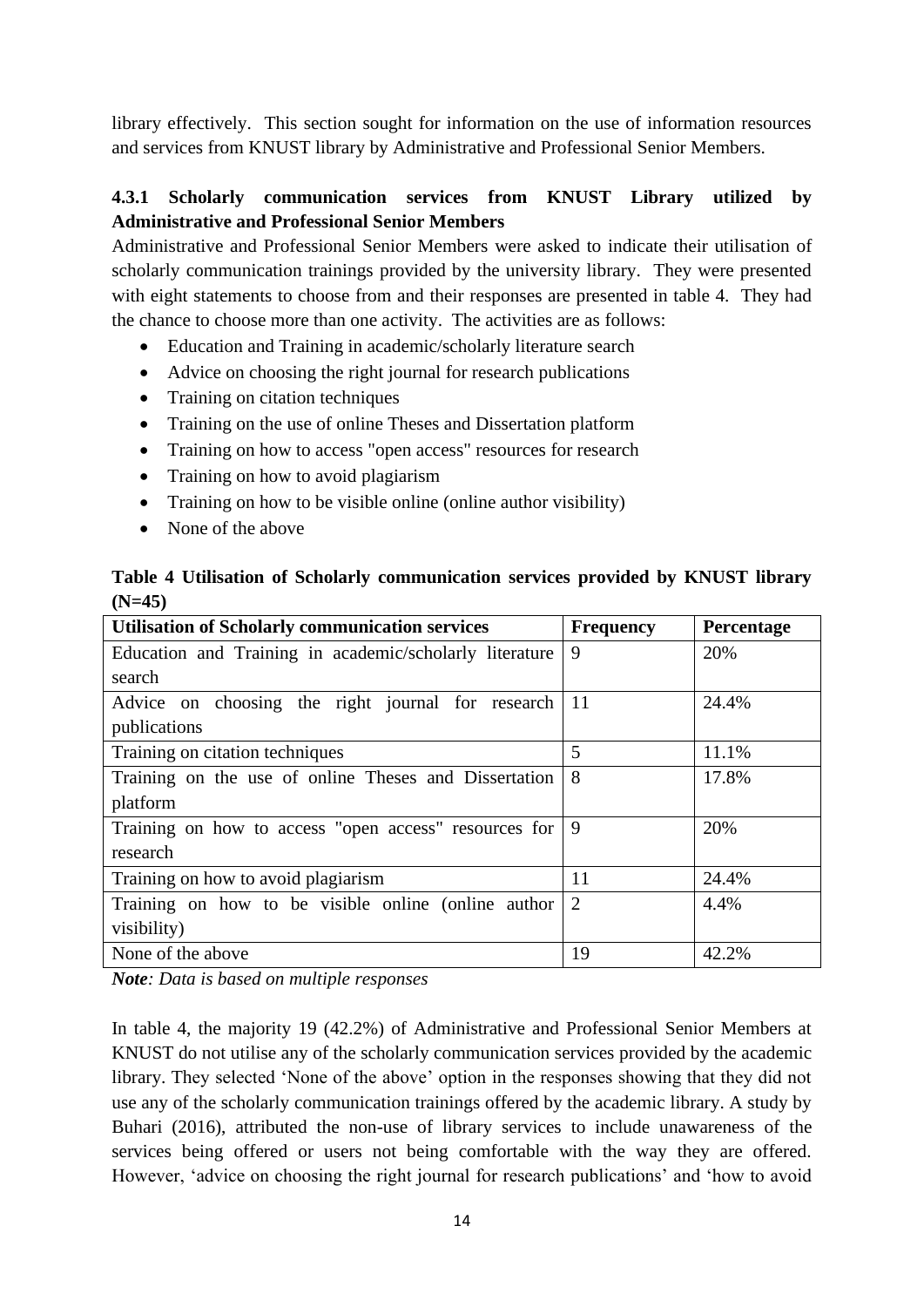plagiarism' had 24.4% respondents each. Interestingly although 24.4% asserted that they utilised these two trainings, only 7% of respondents (figure 2) had expert skills in identifying published literature and resources appropriate to meet information needs

## **4.3.2 Utilisation of information materials and online platforms provided by the KNUST Library by Administrative and Professional Senior Members**

A review of literature indicates that, the library system does not feature as a very important information source for professionals working in universities and university administrators (Wilkins & Leckie, 1997). Administrative and Professional Senior Members were therefore asked to indicate their use of information materials and online platforms provided by the KNUST Library. They were presented with seven statements to choose from. They had the chance to choose more than one activity. Their responses are presented in table 5. The statements are as follows:

- Printed Books
- Printed Thesis and Dissertations
- Newspapers
- Online journal articles
- Open Access Institutional Repository known as KNUSTSpace
- KNUST Library Online Catalogue
- None of the above

**Table 5 Utilisation of information materials and online platforms provided by the KNUST Library (N=45)**

| <b>Utilisation of Scholarly communication services</b>                     | <b>Frequency</b> | Percentage |
|----------------------------------------------------------------------------|------------------|------------|
| <b>Printed Books</b>                                                       | 13               | 28.9%      |
| <b>Printed Thesis and Dissertations</b>                                    | 10               | 22.2%      |
| <b>Newspapers</b>                                                          | 6                | 13.3%      |
| Online journal articles                                                    | 23               | 51.1%      |
| Institutional<br>Repository<br>Access<br>Open<br>known<br>as<br>KNUSTSpace | 9                | 20%        |
| <b>KNUST Library Online Catalogue</b>                                      | 7                | 15.6%      |
| None of the above                                                          | 15               | 33.3%      |

*Note: Data is based on multiple responses*

Table 5 has 51.1% of respondents indicating that they accessed the online journal articles provided by the KNUST library. This is followed by 28.9% who used print books, then 22.2% for printed thesis/dissertation. Meanwhile the Open Access Institutional Repository known as KNUSTSpace which contains electronic versions of thesis/dissertation had only 20%. Interestingly 33.3% indicated that they used none of the materials listed in table 5,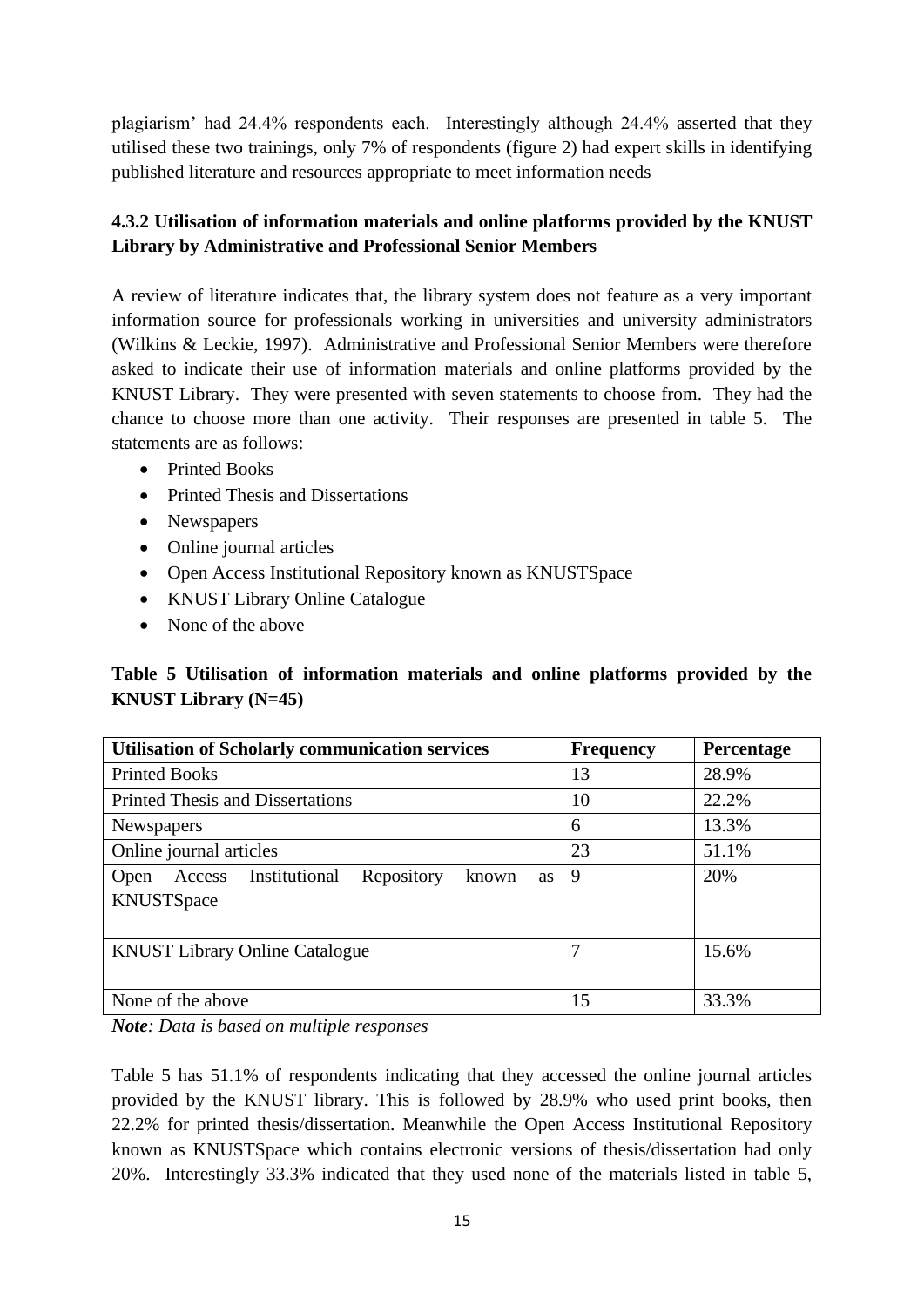which is quite worrying. This is because every major decision taken on an individual's research conduct or about the university depends on the acquisition of the right information.

#### **4.3.3 Knowledge and use of off-campus access to KNUST Library online databases by Administrative and Professional Senior Members**

The KNUST library system gives remote access to subscribed online databases. Users are therefore expected to make good use, especially, when they are not on the university campus. Administrative and Professional Senior Members are also expected to utilise such a resource. This article sought to ascertain their knowledge of the off-campus access to KNUST online databases and whether they used it. Their responses are shown in Figure 4.



Knowledge and use of off campus access to KNUST online databases

#### **Figure 4: Knowledge and use of off-campus access to KNUST online databases**

In figure 4, a total of 40% of respondents had heard about off-campus access to KNUST Online databases but never used it. However, 36% had never heard about such a resource at all. This is an indication that Administrative and Professional Senior Members do not utilise the off-campus access to online databases. This is evident in 76% (40% and 36%) who do not use the resource. Only 2% of respondents who had knowledge of this resource extensively used or often used it respectively and 9% rarely used. This data is in line with a study to discover the extent to which online databases and electronic resources were being utilised by students, faculty and administrative staff at Ashesi university in Ghana, West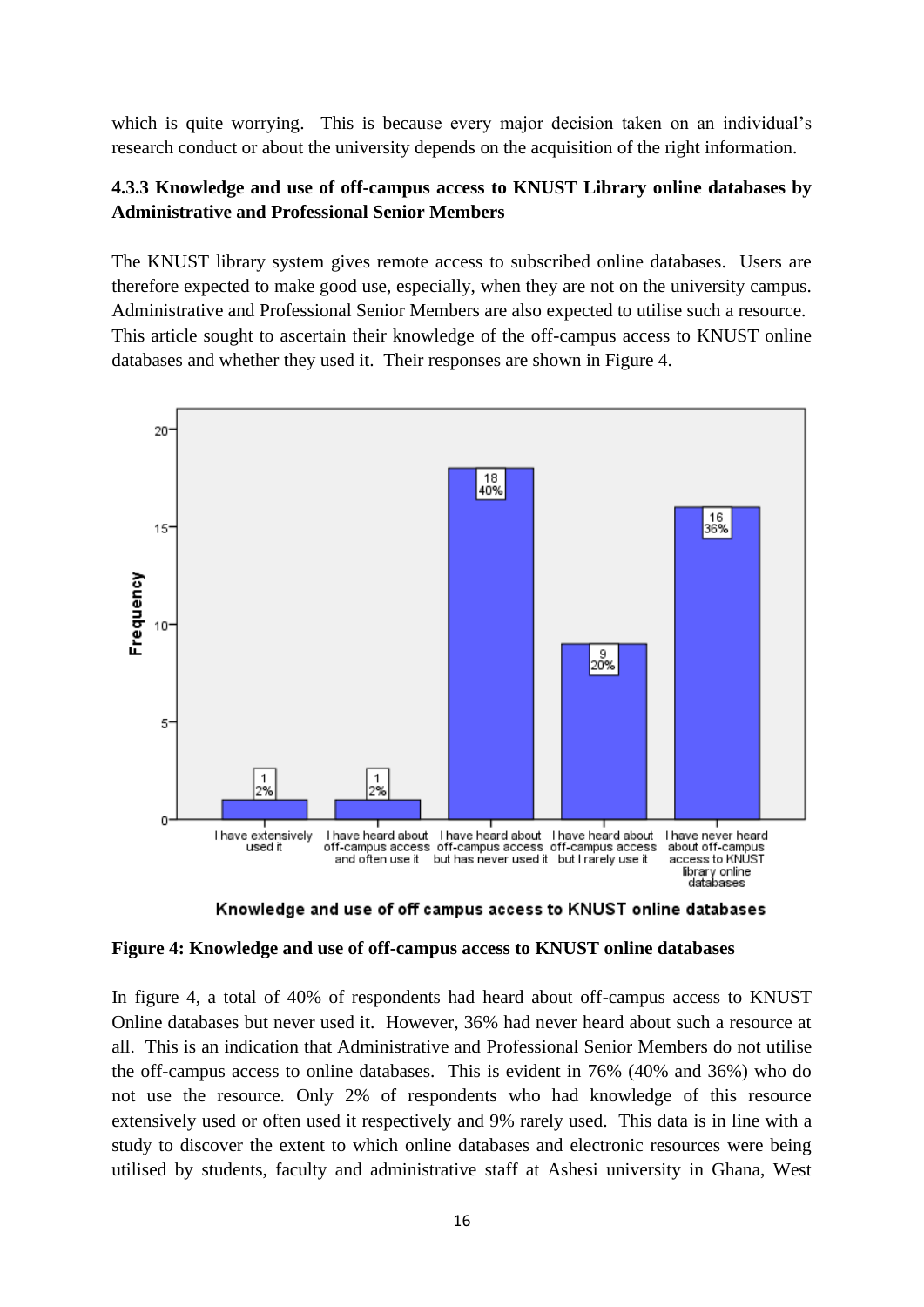Africa by Dadzie (2005), which showed that usage of some internet resources for information were very high, whilst the use of scholarly databases was quite low because of inadequate information about their existence in the university.

Respondents were quizzed with a question to ascertain their knowledge of the means through which the off-campus online databases are accessed by Administrative and Professional Senior Members. The options to choose from were: With staff Credentials, KNUST Institutional email address, personal email address, Do not know and an option for respondents to supply other means if any. There was no response for personal email address. Table 6 is a representation of their responses. Knowledge of the off-campus access is represented by the fact that a respondent had heard about the resource and using the resource is represented by a respondent accessing it.

| <b>Activity</b>               | With<br>staff            | <b>KNUST</b><br>With | Do not know              | <b>Total</b> |
|-------------------------------|--------------------------|----------------------|--------------------------|--------------|
|                               | <b>Credentials</b>       | <b>Institutional</b> |                          |              |
|                               |                          | email address        |                          |              |
| I extensively use             | $\overline{\phantom{a}}$ | 1(2%)                | $\overline{\phantom{0}}$ | $1(2\%)$     |
| off-campus                    |                          |                      |                          |              |
| access                        |                          |                      |                          |              |
| heard<br>have<br>$\mathbf I$  | $1(2\%)$                 |                      |                          | $1(2\%)$     |
| off-<br>about                 |                          |                      |                          |              |
| campus<br>access              |                          |                      |                          |              |
| and often use it              |                          |                      |                          |              |
| have<br>heard<br>$\mathbf{I}$ | 7(15.5%)                 | $2(4.4\%)$           | 9(20%)                   | $18(40\%)$   |
| off-<br>about                 |                          |                      |                          |              |
| campus<br>access              |                          |                      |                          |              |
| but has<br>never              |                          |                      |                          |              |
| used it                       |                          |                      |                          |              |
| heard<br>$\bf{I}$<br>have     | 7(15.5%)                 | $2(4.4\%)$           |                          | $9(20\%)$    |
| off-<br>about                 |                          |                      |                          |              |
| campus<br>access              |                          |                      |                          |              |
| but I rarely use              |                          |                      |                          |              |
| it                            |                          |                      |                          |              |
| $\mathbf I$<br>never<br>have  | $4(8.9\%)$               | 3(6.7%)              | 9(20%)                   | 16(36%)      |
| heard about off-              |                          |                      |                          |              |
| campus access                 |                          |                      |                          |              |
| <b>TOTAL</b>                  | $19(42\%)$               | 8(18%)               | $18(40\%)$               | 45 (100%)    |

**Table 6: How to access off-campus online databases provided by KNUST library (N=45)**

Staff of KNUST are required to use their institutional email address to access the off-campus databases whiles students use their KNUST credentials consisting of a username and password. Table 6, shows that the 2% of respondents who used the resource extensively, knew how to access it. Interestingly, another 2% who gave a positive response on knowledge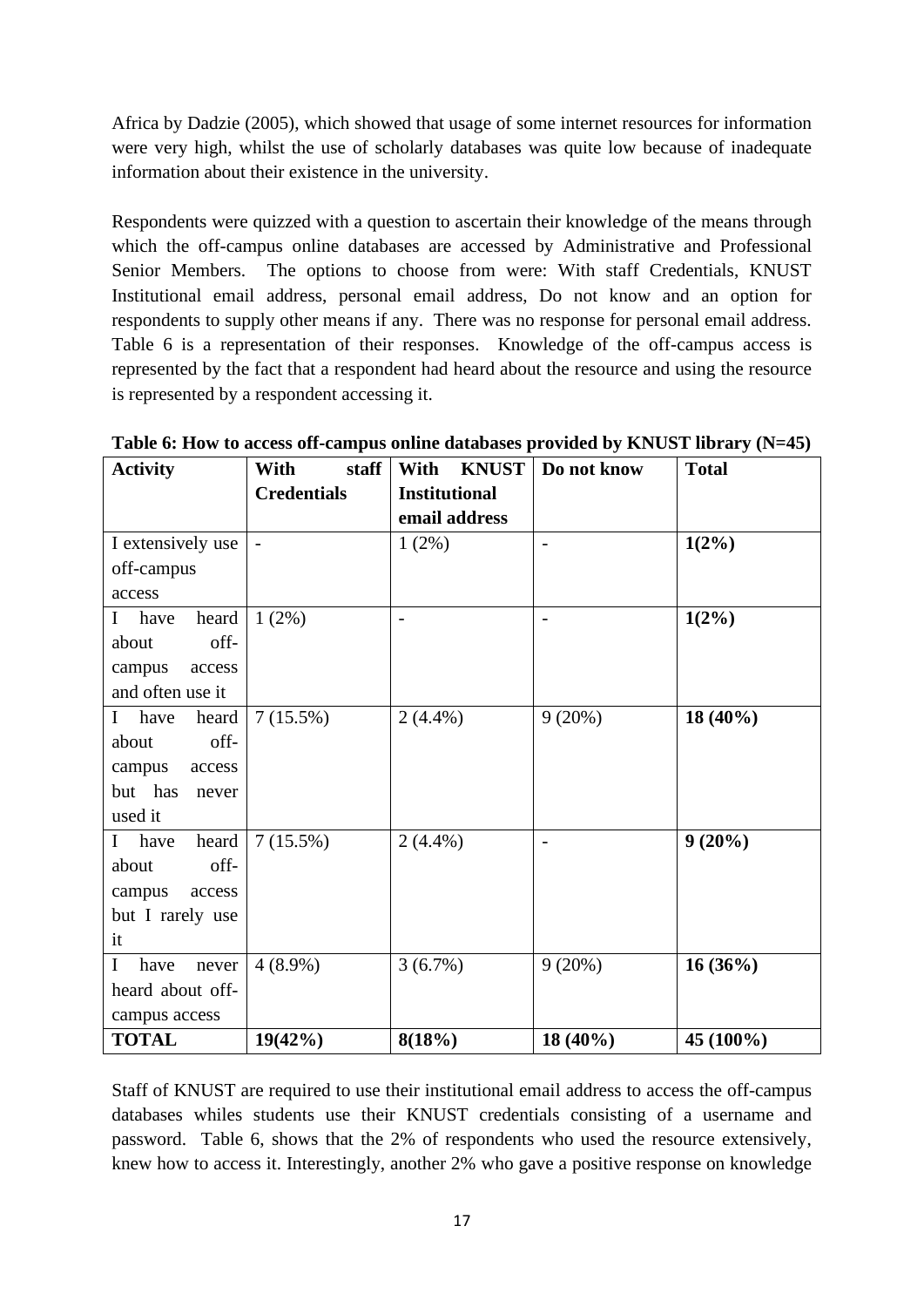and access (I have heard about off-campus access and often use it) said the resource is accessed using KNUST credentials. If such a respondent is a student as well as a staff at the same time at KNUST, then the response may be true. If not, then the respondent does not know how to access the resource. "I have heard about off-campus access but has never used it" had 15.5% respondents for 'with staff credentials', 4.4% for 'with KNUST institutional email address' and 20% for 'do not know'. The reason may be due to the fact that they had never used it and for that matter have not bothered to seek for information on how to access it.

"I have heard about off-campus access but I rarely use it" had majority of respondents indicating 'with staff credentials' (15.5%) and 4.4% for 'with KNUST institutional email address'.

However, 20% of the 36% respondents for "I have never heard about off-campus access", did not know how to access it. A total of 8.9% indicated 'with staff credentials' and 6.7% indicated 'with KNUST institutional email address. The three who got it right may have used a similar system before or just guessed the answer.

#### **4.4 Preferred way of learning about library resources**

It is binding on academic librarians to know the various ways through which users prefer to learn about library resources available to meet their information and scholarly communication needs. Administrative and Professional Senior Members were asked in this article to indicate their most preferred way. They were asked to choose just one response from four statements or state other preferred ways which were not listed in the questionnaire. Their responses are presented in figure 5.



Most preferred way of learning about university library resources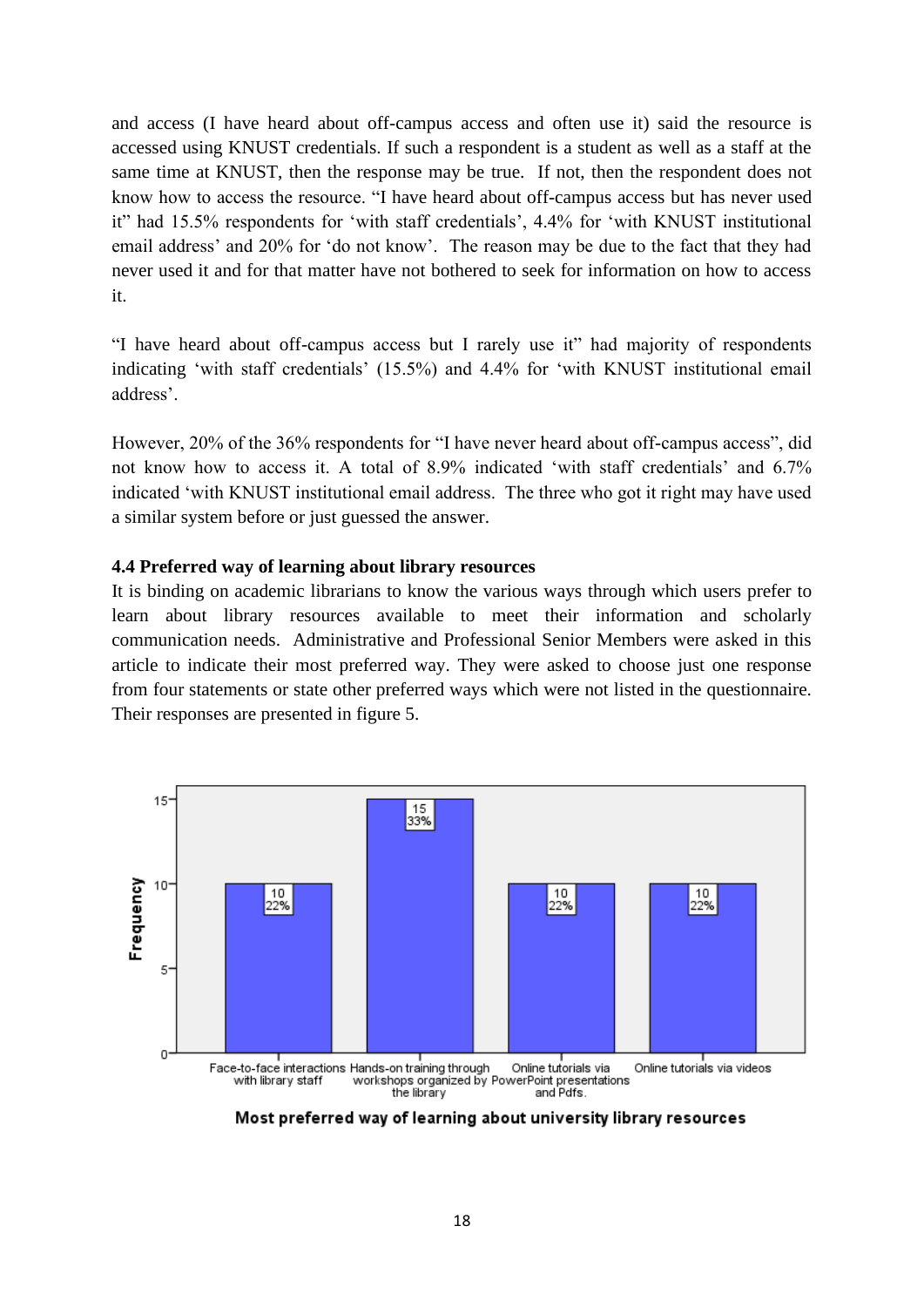## **Figure 5: Most preferred way of learning about library resources to meet information and scholarly communication needs**

Figure 5 is an indication that Administrative and Professional Senior Members prefer to be trained through hands-on-training during workshops organized by the university library and not just only online trainings through videos, PowerPoint presentations and pdfs. This is not surprising because the age range with the highest number of respondents in this article is 51- 55years: 15(33%), as reported in section 4.1. Such older adults are seen to be less involved and skilled with digital media than younger adults but are ready to learn (Quan-Haase, Williams, Kicevski, Elueze, & Wellman, 2018). In the view of Quan-Haase, Martin, & Schreurs (2016), they have the flexibility to choose for themselves under what circumstances and for what purposes the use of ICT is appropriate for them.

#### **4.5 Constraints of utilising university library information resources and services for scholarly communication**

Respondents were presented with constraints that are broadly reported in literature as challenges to the effective utilisation of library information resources and services. They are: Lack of interest in library resources and services, Lack of awareness of library resources and services, and Lack of time to utilise library resources and services. Administrative and Professional Senior Members were given five likert scales to choose from: Strongly Agree, Agree, Neutral, Disagree, and Strongly Disagree for each statement. Their responses are presented in figure 6.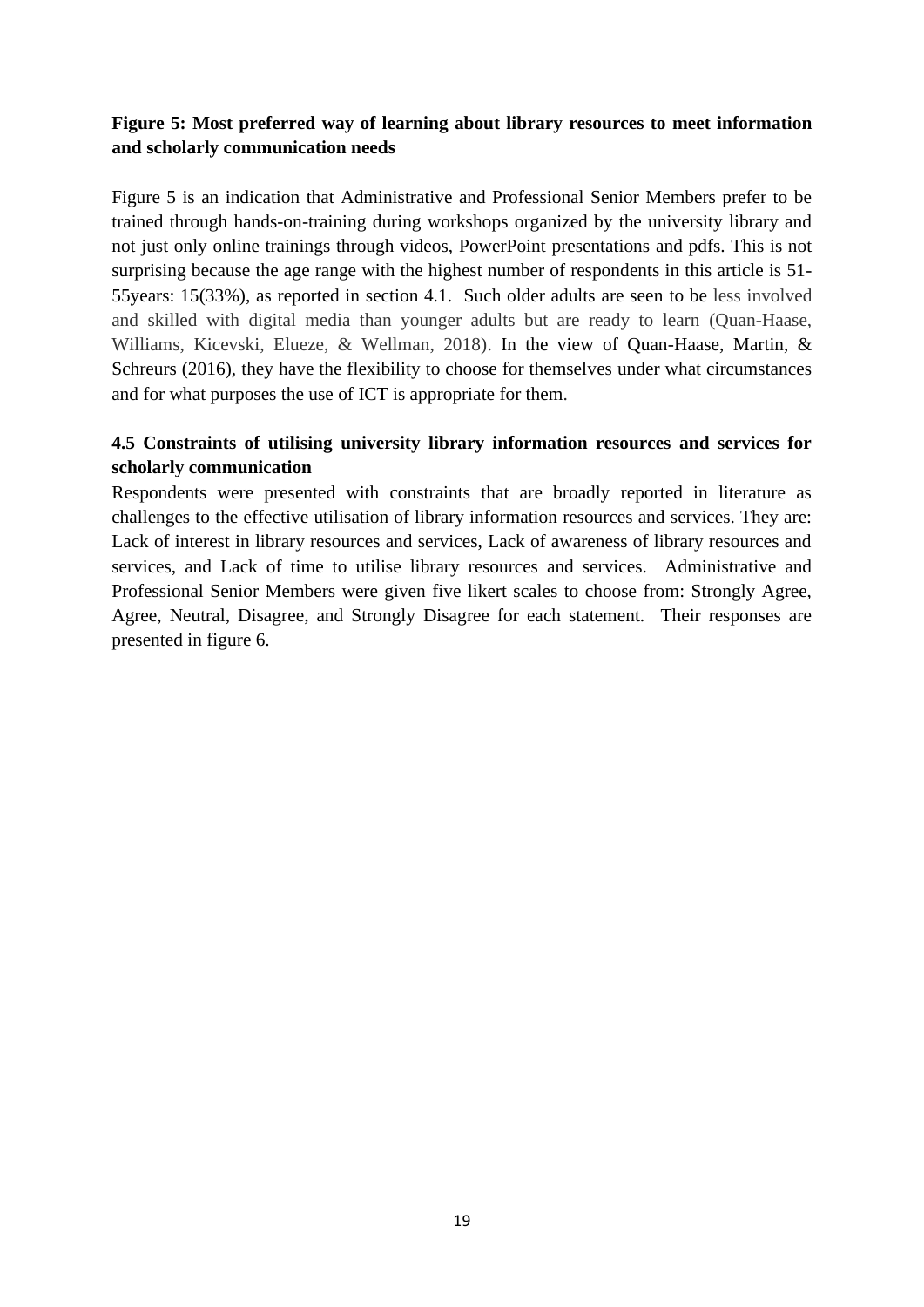

**Figure 6: Constraints to utilisation of library information resources and services (N=45)**

Figure 6 reflects lack of awareness of library resources and services and lack of time to access and utilise them effectively on the part of Administrative and Professional Senior Members. This is evident in a total of 44% who agreed, 29% who strongly agreed indicating a cumulative 73% lack of awareness as a constraint to the utilisation of library information resources and services.

Lack of time to utilise library information resources and services had 38% who agreed and 31% who strongly agreed. That is 69% of respondents.

Meanwhile lack of interest in library resources and services had 36% for neutral. The reason may be that respondents did not want to show their lack of interest in resources and services from the academic library and therefore chose neutral. However, 31% agreed on the fact that they had no interest.

This data are in agreement with information from authors such as Atkinson (2019), Buhari, (2016), Dadzie (2005), Madukoma & Popoola (2012) and Samson & Swanson (2014), on constraints to the effective utilisation of library information resources and services.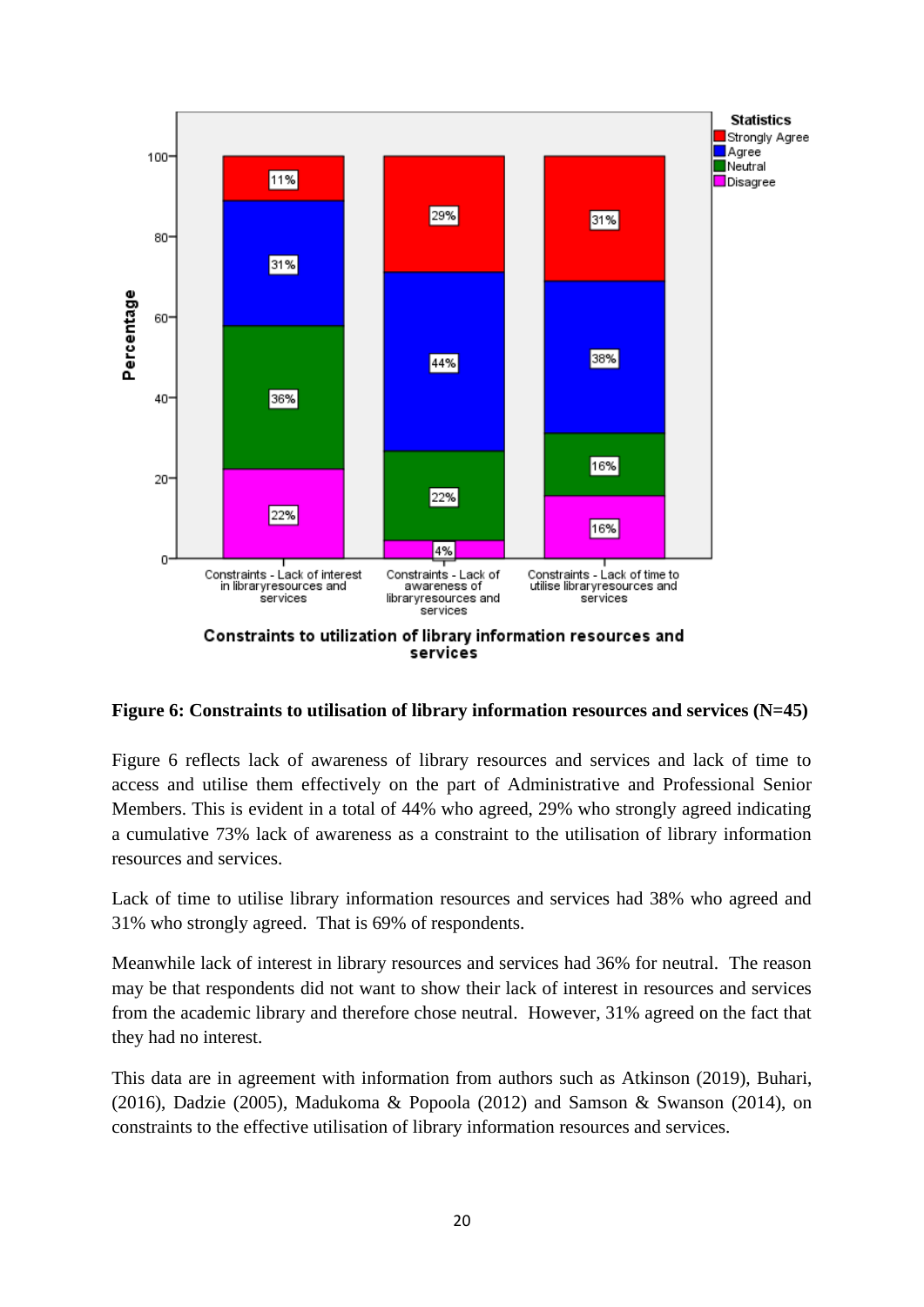## **4.6 Collaboration between Administrative and Professional Senior Members and University Librarians**

Atkinson (2019), is of the view that effective collaboration between the academic library and other departments in the university is no longer an option but a necessity. Most of the departments where Administrative and Professional Senior Members operate are in direct contact with students such as the counseling unit, hospital, finance and many more. Major decisions about the university are also taken in such departments. Effective collaboration can also reflect in Administrative and Professional Senior Members educating students and other clients about the help they could receive from the academic library for their research and studies.

This section of the article sought for the views of respondents on how the academic library can work with Administrative and Professional Senior Members or their departments to meet their scholarly communication needs as well as work related information needs. Their responses are presented in table 7. The statements to choose from were:

- Educating Administrative and Professional Senior Members (A&PSM) on the BENEFITS of accessing university library resources
- Educating A&PSM to ACCESS library resources effectively and
- Promoting the USE of library resources on university media platforms like the university website and social media handles

## **Table 7: Collaboration between Administrative and Professional Senior Members and the academic library (N=45)**

| <b>Activity</b>                   | <b>Frequency</b> | Percentage $(\% )$ |
|-----------------------------------|------------------|--------------------|
| Educating A&PSM on the $\vert$ 13 |                  | 28.9%              |
| BENEFITS of<br>accessing          |                  |                    |
| university library resources      |                  |                    |
| A&PSM<br>Educating<br>to          | <sup>16</sup>    | 35.6%              |
| ACCESS library resources          |                  |                    |
| effectively                       |                  |                    |
| Promoting the USE of library      | <sup>16</sup>    | 35.6%              |
| university<br>resources on        |                  |                    |
| media platforms like the          |                  |                    |
| university website and social     |                  |                    |
| media handles                     |                  |                    |
| <b>Total</b>                      | 45               | 100                |

In addition to the already listed options in table 7, respondents were given an option to state the ways through which the university library can support them in getting the right information resources and services for their work-related activities and research or publications. Their responses have been collated and grouped in subject areas in table 8.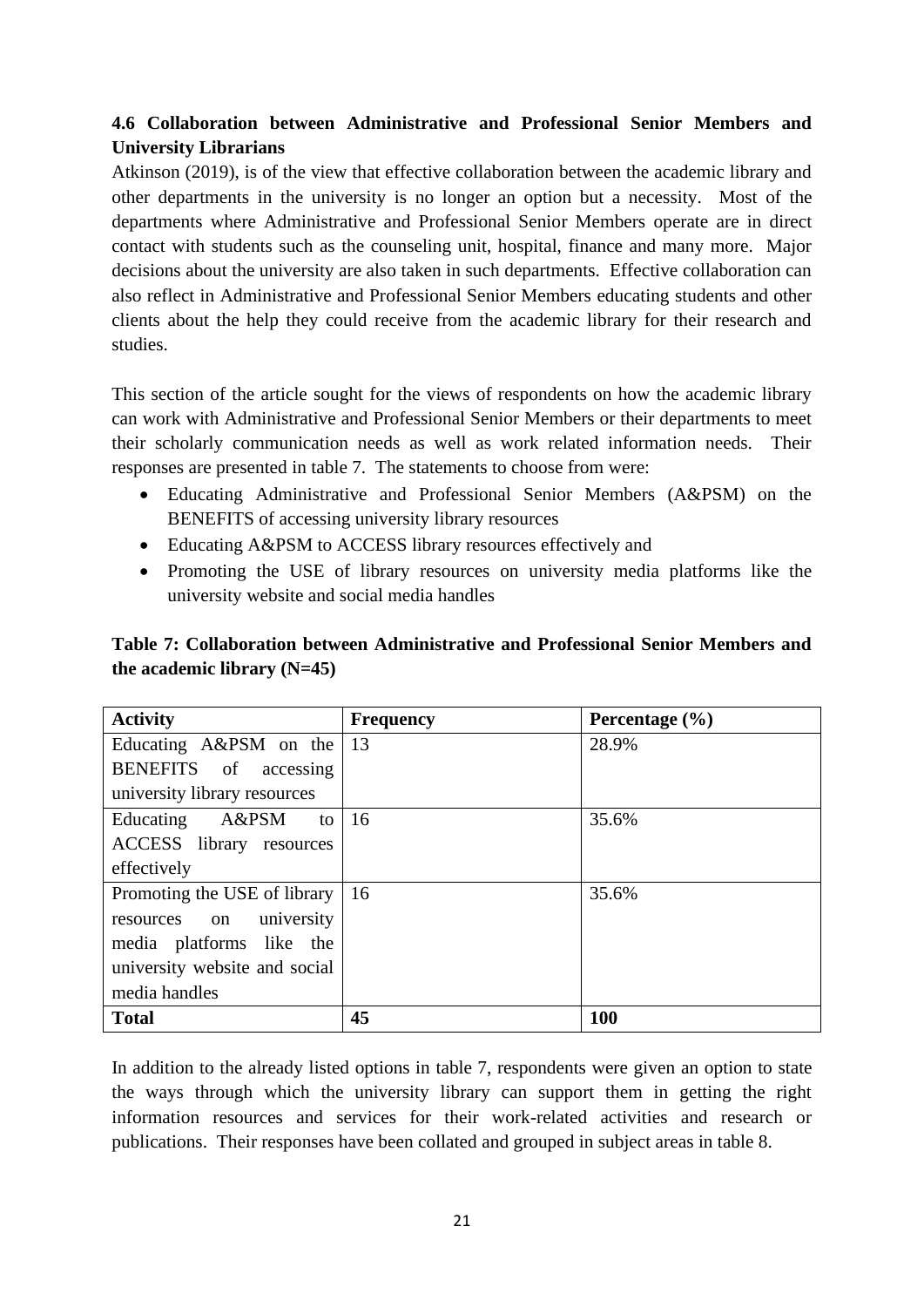**Table 8: Other ways through which the university library can support administrative and Professional Senior Members to access right information resources and services**

| <b>Activity</b>                | <b>Frequency</b> | Percentage (%) |
|--------------------------------|------------------|----------------|
| <b>Workshops and Seminars</b>  | 11               | 24%            |
| Continuous Education from      | 1                | 2%             |
| the University Library         |                  |                |
| Promotion of university        | 3                | 7%             |
| library<br>resources<br>and    |                  |                |
| services<br>the<br>through     |                  |                |
| university website             |                  |                |
| information<br>Sending<br>on   | 3                | 7%             |
| library<br>resources<br>and    |                  |                |
| services through emails and    |                  |                |
| social media platforms         |                  |                |
| Videos,<br>Powerpoint          | 3                | 7%             |
| online<br>presentations<br>and |                  |                |
| interactive resources          |                  |                |
| Enhancing the activities of    | $\overline{1}$   | 2%             |
| satellite libraries to train   |                  |                |
| Administrative<br>and          |                  |                |
| Professional<br>Senior         |                  |                |
| Members                        |                  |                |
| No comment                     | 1                | 2%             |
| Not applicable                 | 22               | 49%            |
| <b>Total</b>                   | 45               | 100%           |

In table 8, respondents who did not give any response were 49% and they are represented as 'Not applicable'. Two percent (2%) of respondents wrote 'No comment'. However, the highest response was workshops and seminars for Administrative and Professional Senior Members indicated by 24% of the respondents. Promotion of university library resources and services through the university website, Sending information on library resources and services through emails and social media platforms and Videos, PowerPoint presentations and online interactive resources had 7% each. The rest are Enhancing the activities of satellite libraries to train Administrative and Professional Senior Members and Continuous Education from the University Library receiving 2% each.

#### **5. CONCLUSION**

This article has contributed to investigations on effective utilisation of information resources and services from the academic library system for all categories of staff in the university. The article revealed that 58% of Administrative and Professional Senior Members were conducting research and would therefore need to utilise academic library information resources and services effectively for their research. Their research areas centered on higher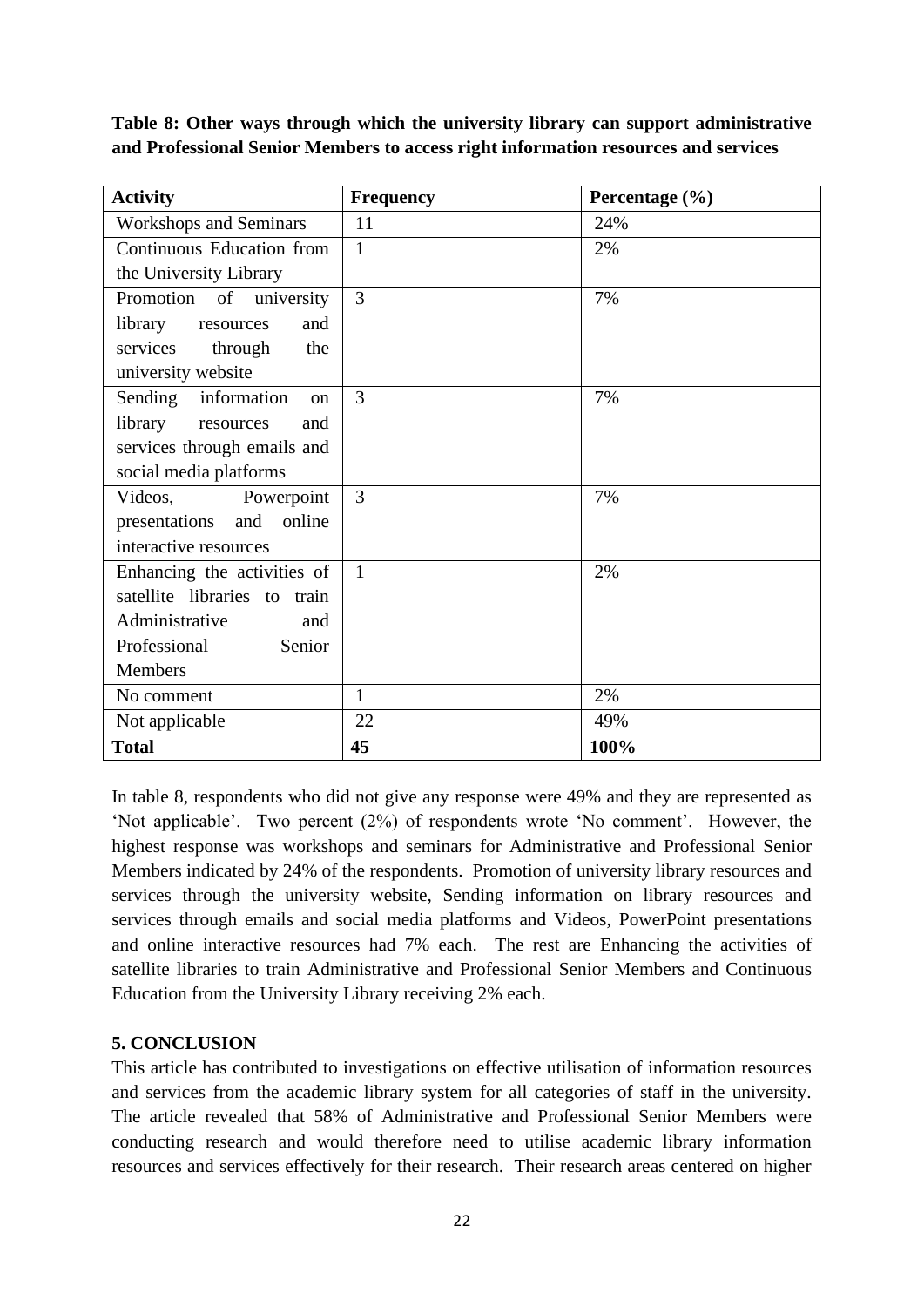education issues, health, accounting and finance, real estate, law, auditing, procurement, information technology and security .

However, they possessed moderate level of skills (53%) in identifying published literature and resources to meet information needs. A total of 42% indicated their non-use of any of the scholarly communication trainings offered by the KNUST library system. However, 24.4% indicated that they utilised such services. The activities consisted of:

- Education and Training in academic/scholarly literature search
- Advice on choosing the right journal for research publications
- Training on citation techniques
- Training on the use of online Theses and Dissertation platform
- Training on how to access "open access" resources for research
- Training on how to avoid plagiarism
- Training on how to be visible online (online author visibility)
- None of the above

With regards to the utilisation of information materials and online platforms provided by the KNUST library system, 51.1% of respondents indicated that they accessed the online journal articles provided by the KNUST library. This is followed by 28.9% who used the print books, and 22.2% used printed thesis/dissertation. Meanwhile the Open Access Institutional Repository known as KNUSTSpace which contains electronic versions of thesis/dissertation had only 20% patronage. Interestingly 33% indicated that they used none of the materials listed in which is quite worrying.

Respondents preferred to be trained on the effective use library resources and services through hands-on-trainings during workshops organized by the university library. The reason is attributed to the fact that majority of respondents in this article are in the age range of 51- 55years and may not be well versed in information technology and associated online platforms. Their constraints in utilising university library information resources and services for scholarly communication were lack of awareness of library resources and services and lack of time to access and utilise them.

Suggestions on how the academic library could support Administrative and Professional Senior Members to access right information resources and services were: Promotion of university library resources and services through the university website, sending information on library resources and services through emails and social media platforms, videos, PowerPoint presentations and online interactive resources, enhancing the activities of satellite libraries to train Administrative and Professional Senior Members and Continuous Education from the University Library.

#### **6. RECOMMENDATIONS**

#### **Training guides**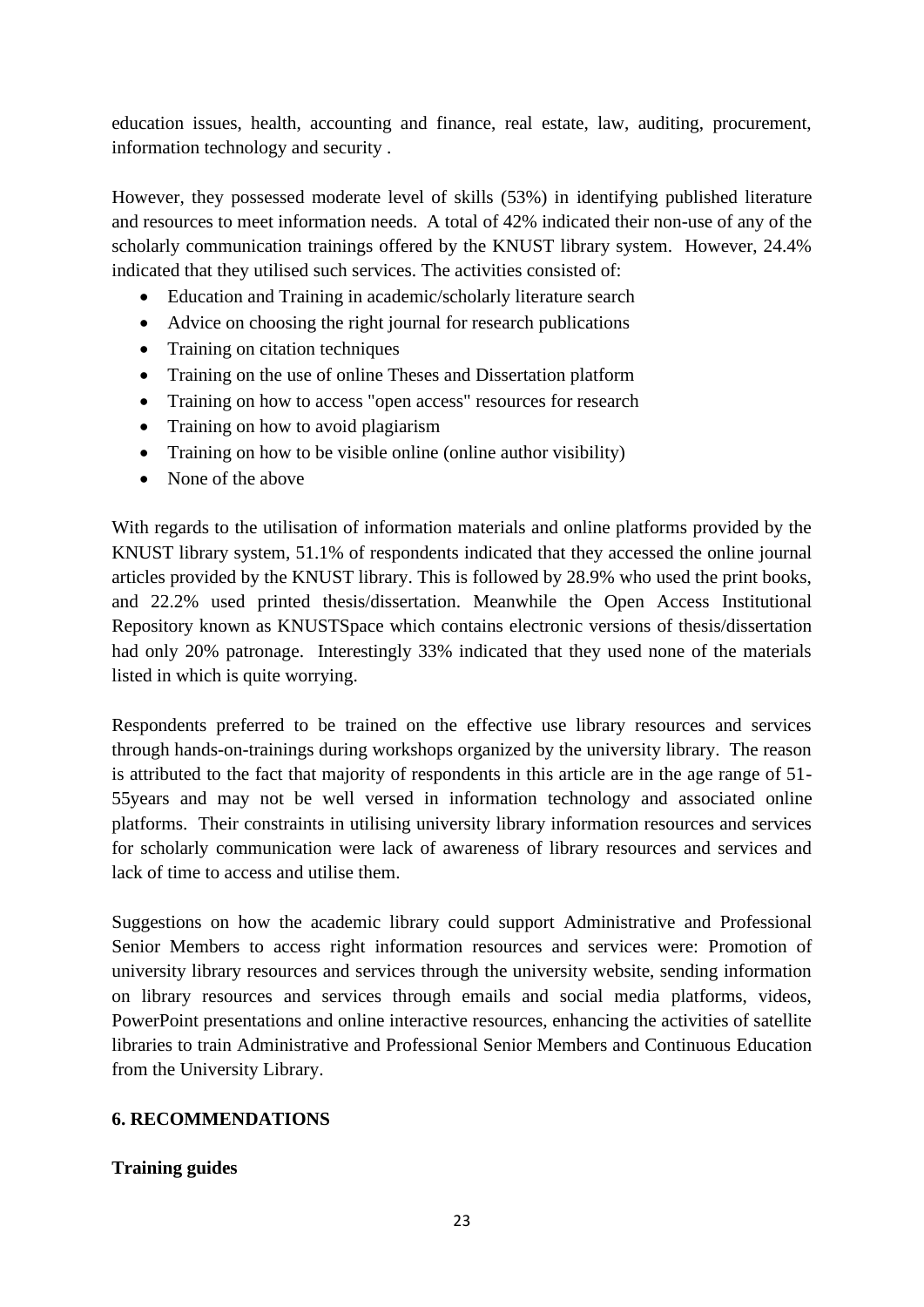It must be noted that orientation is organised for newly appointed Administrative and Professional Senior Members. Though the university library conducts a presentation in such orientation programmes, this article recommends a laid down or written training guide to be used not only during orientations, but at scheduled periods within the semester. The academic library should determine the research needs and skills of Administrative and Professional Senior Members on a regular basis in order to adapt and update the training guides. This could be done every academic year using new technologies and new ways of effectively utilising academic library information resources and services for work and scholarly communication

#### **Regular update of university library website and other university social media platforms**

The arrival of COVID-19 has taught the whole world that we cannot do without digital platforms. The university library website is one of the best platforms to market the resources and services of the academic library. Information and updates on library services stipulated on the library website should be sent regularly into staff email addresses, through WhatsApp and other social media platforms of their various associations or unions

#### **Collaborations**

Leaders of GAUA could be contacted by the academic library in order to reach out to their members. This can aid in identifying their need for information and how to assist them. Their knowledge of the resources and services from the library would reflect in they directing students or even guiding students on library services available to aid them in their studies.

#### **REFERENCES**

- American Library Association. (2020). Teaching library and information retrieval skills to academic administrators and support staff. *College & Research Libraries News*, *49*(4), 217–225. https://doi.org/10.5860/crln.49.4.217
- Anane, G. K., Addo, P. K., Adusei, A., & Addo, C. (2020). Impact of the COVID-19 Pandemic on the Work of University Administrators in Ghana. *Journal of the Commonwealth Council for Educational Administration & Management*, *48*(1), 93–102.
- Arguello, N., & Green, D. (2012). You mean I can use the library, too?: Collaborating with campus human resources to develop a library class for university professional and administrative staff. *College and Research Libraries News*, *73*(1), 14–17. https://doi.org/10.5860/crln.73.1.8687
- Association of College & Research Libraries (ACRL). (2003). Principles and strategies for the reform of scholarly communication. In *College and Research Libraries News* (Vol. 64). Retrieved from http://www.ala.org/acrl/publications/whitepapers/principlesstrategies
- Atkinson, J. (2019). Collaboration by academic libraries: What are the benefits, what are the constraints, and what do you need to do to be successful? *New Review of Academic*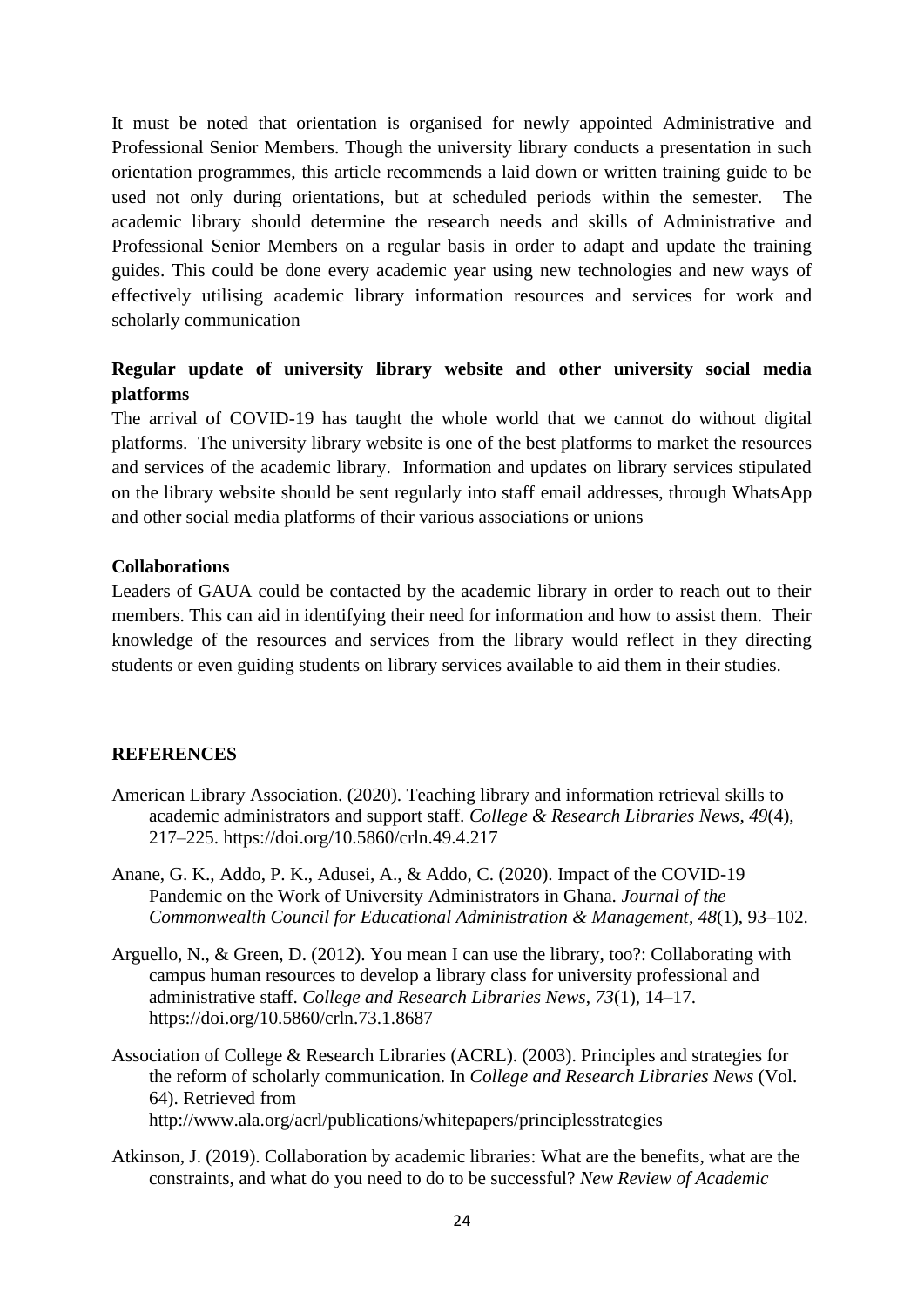*Librarianship*, *25*(1), 1–7. https://doi.org/10.1080/13614533.2019.1575016

- Bradley, C. (2009). Campus Disconnect: Academic Libraries and the Information Needs, Skills, and Behaviors of Non-Teaching University Staff. In Dawn M Mueller (Ed.), *Pushing the edge : explore, engage, extend : proceedings of the Fourteenth National Conference of the Association of College and Research Libraries, March 12-15, 2009, Seattle, Washington* (pp. 46–54). Chicago: Association of College and Research Libraries.
- Buhari, G. I. (2016). Library information resources and services utilization as correlates of creativity of Senior Administrative staff of Polytechnics in South West, Nigeria. *Library Philosophy and Practice (e-Journal)*, *1400*.
- Buwule, R. S., & Ponelis, S. R. (2017). Perspectives on university library automation and national development in Uganda. *IFLA Journal*, *43*(3), 256–265. https://doi.org/10.1177/0340035217710539
- *Conditions of Service of Senior Members of the public universities of Ghana*. (n.d.). Retrieved from https://www.uew.edu.gh/sites/default/files/downloads/Unified Condition of Service - Senior Members.pdf
- Creswell, J. W. (2014). *Research design: Qualitative, quantitative, and mixed methods approaches* (4th ed.). London: Sage. Retrieved from https://www.google.com/search?q=Creswell%2C+J.W.+2014.+Research+design%3A+ Qualitative%2C+quantitative%2C+and+mixed+methods+approaches.+4th+ed.+London %3A+Sage&oq=Creswell%2C+J.W.+2014.+Research+design%3A+Qualitative%2C+q uantitative%2C+and+mixed+methods+app
- Dadzie, P. S. (2005). Electronic resources: Access and usage at Ashesi University College. *Campus-Wide Information Systems*, *22*(5), 290–297. https://doi.org/10.1108/10650740510632208
- Dadzie, P. S. (2009). E-Learning and E-Library Services at the University of Ghana: prospects and challenges. *Information Development*, *25*(3), 207–217. https://doi.org/10.1177/0266666909340791
- Hayes, B. S. (1990). Serving the professional staff in higher education. *College & Research Libraries Libraries News*, *51*(11), 1059–1061. https://doi.org/10.5860/CRLN.51.11.1059
- Hurst, L. (2003). Academic Library as Special Library: A Model of Library Orientation for Campus Employees. *College & Undergraduate Libraries*, *10*(1), 75–78. https://doi.org/10.1300/J106v10n01\_08
- Kwame Nkrumah University of Science and Technology. (2004). *Statutes*. Kumasi, Ghana: KNUST Printing Press.
- Kwame Nkrumah University of Science and Technology. (2019). *Criteria for Appointments and Promotions of Senior Members - Administrative and Professional (Revised)*. Kumasi, Ghana: Kwame Nkrumah University of Science and Technology.
- Madukoma, E., & Popoola S.A. (2012). The relationship between library use and work performance of Senior Non-Academic staff in private universities in South Western